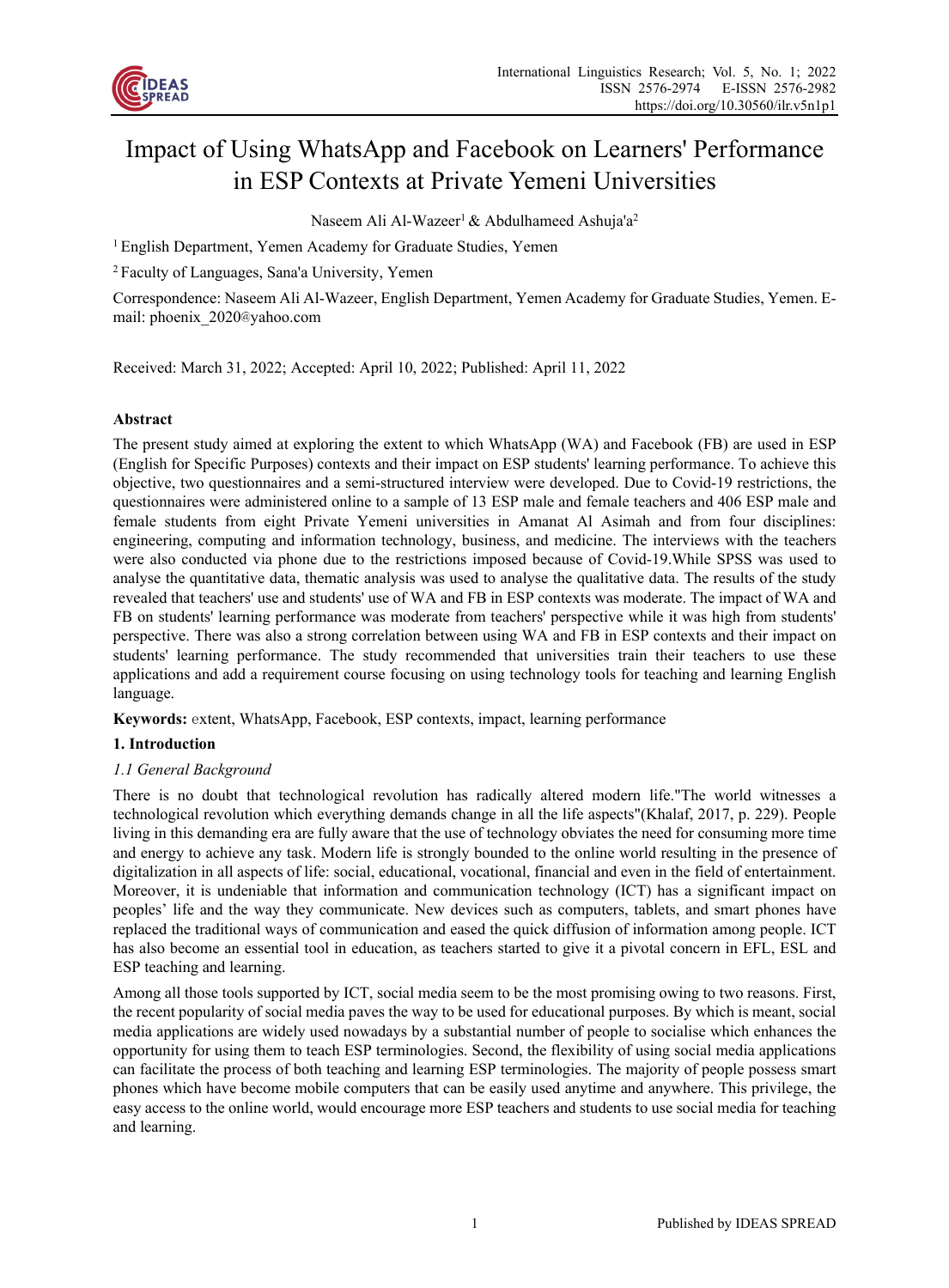### *1.2 Statement of the Problem*

With the growing demand for successful and effective integration of ICT in English language teaching and learning, a number of studies investigated the impact of using social media as a tool for English language teaching and learning. However, generalising their results has seemed to be far-fetched. Most of these studies were conducted in EFL contexts and about the impact of only one social media application. In regard to ESP contexts, little research has been carried out with a small number of sample to explore the impact of WA or FB on students' English learning. In a study conducted by Ayunigtyas (2018), only 10 business students participated in the study that explored the impact of WA and in Ghani's study (2015), only 35 engineering students participated in the study that was carried out to investigate the impact of FB. In addition, despite the popularity of WA and FB applications in Yemen, little research has been conducted to investigate their impact when used as tools to teach and learn English language. Therefore, more research needs to be done in Yemeni context.

#### *1.3 Questions of the Study*

This study aims at answering the following questions:

1. To what extent do teachers and students use WhatsApp and Facebook applications in the process of teaching and learning in ESP contexts at private Yemeni universities in Amanat Al Asimah?

2. To What extent do demographic factors affect teachers' use of WhatsApp and Facebook in ESP contexts?

3. To what extent does the use of WhatsApp and Facebook applications in ESP contexts impact students' learning performance from teachers' perspectives?

4. To what extent does the use of WhatsApp and Facebook applications in ESP contexts impact students' learning performance from students' perspectives?

5. Is there a statistically significant correlation between the extent of using WhatsApp and Facebook in ESP contexts and their impact on students' learning performance?

6. To what extent do demographic factors affect the correlation between the extent of using WhatsApp and Facebook in ESP contexts and their impact on students' learning performance?

#### *1.4 Significance of the Study*

This study provides research on a population that has previously not received sufficient focus. It is an attempt to investigate how far ESP teachers and students use WA and FB in the teaching and learning process. In addition, the findings of this study will contribute to the growing body of literature available on using WA and FB as a part of blended learning tools to teach and learn ESP at a university level. It gauges the perspectives of teachers teaching ESP for different applied sciences disciplines and educational levels in addition to the perspectives of a large number of ESP students from different applied sciences disciplines and educational levels on the impact of using these two social media applications on ESP students' learning performance.

#### **2. Literature Review**

#### *2.1 Theoretical Background*

A substantial number of linguists have indicated that teaching ESP is not confined to a specific method. Hutchinson and Waters (1987) are a good example. Another example is Prabhu (1990) who has explained that there is flexibility in choosing a method to teach ESP as this relies on some factors such as teachers, students, needs analysis etc.; any method can be chosen to be used in ESP classroom. That is to say, ESP concentrates on language in context with authentic tasks, which are related to students' future professional needs. Authentic tasks demand students' interaction and language learning in real life situations. Students are motivated to develop competencies that will be necessary to achieve their learning goal (Zivkovic, 2016). "ESP methodology is based on the fundamental principle that we can identify a set of core language needs of target learners and adopt teaching materials and practices that will facilitate learners to meet those needs" (Bhatia, et al., 2011, p. 3). According to Dudley-Evans and St. John (1998), what strengthens any teaching method is its ability to integrate language with the studied topics.

When it comes to integrating teachings theories into teaching ESP, those theories advocating interaction among students themselves and with their teachers can be of great importance. This can be exemplified by Stephan Krashen's theory. "According to Krashen, acquisition requires meaningful interaction in the target language natural communication - in which speakers are concerned not with the form of their utterances but with the messages they are conveying and understanding" (Liu, 2015, p.142). Another theory is Gardner's multiple theory that appeared in Howard Garder's book 'Frames of Mind' in 1983 and strongly affected second language teaching.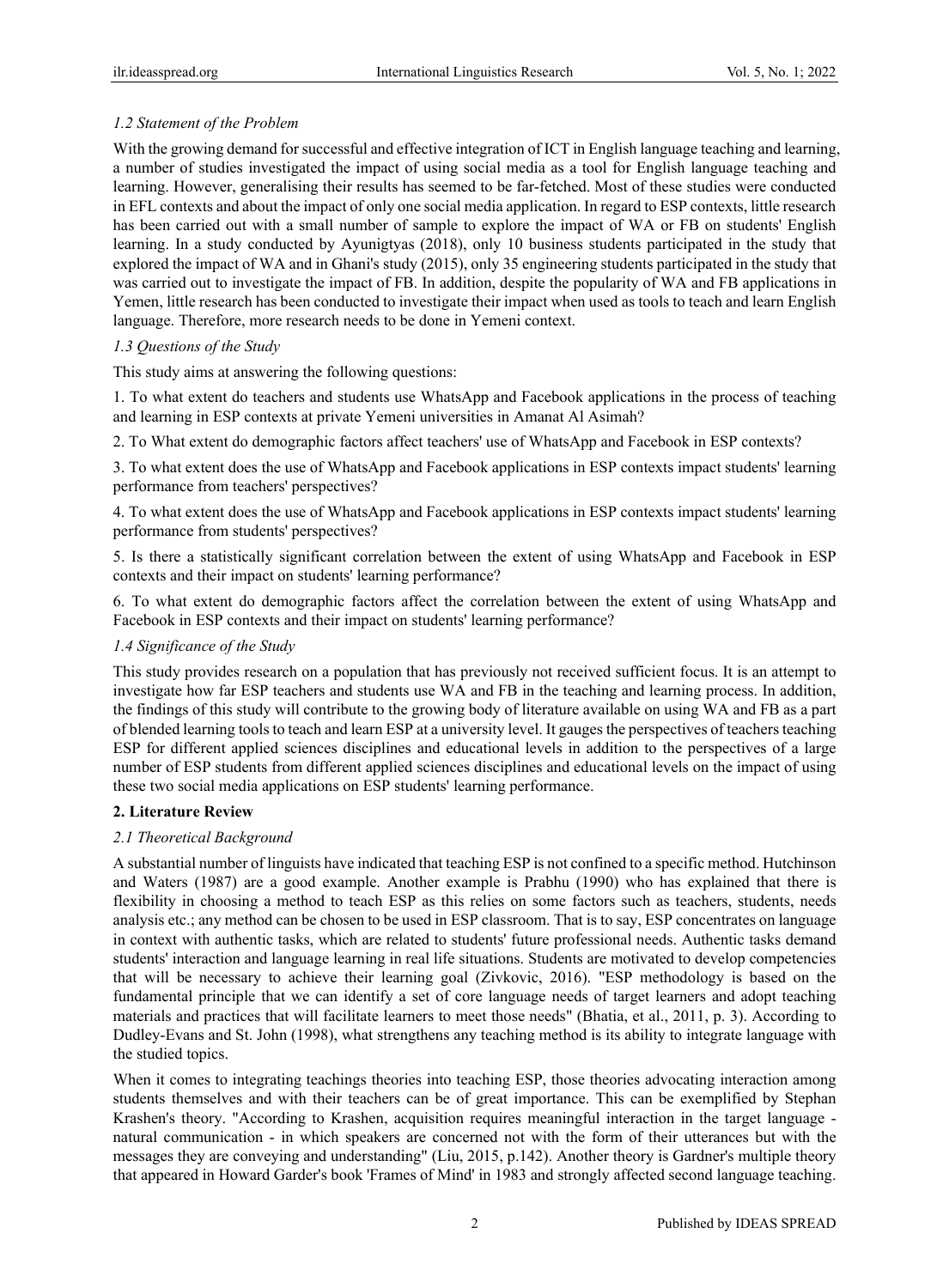According to Gardner (1983), there is one type of intelligence that depends on effective person-to-person communication. Vygotsky (1978) has demonstrated that interaction in a good environment is crucial to ensure learning English more effectively. Here comes the role played by digital communication in facilitating the process of teaching and learning English. Not only were computers used in teaching and learning English but there were also other technological devices.

#### *2.2 Previous Studies*

When the Internet came into existence, it was a revolution in information technology due to facilitating the process of obtaining much information about a substantial number of topics with a click. Web 2.0 offered web users and sites the opportunity to interact easily. Such a feature was the birth of social media. Hoesein's study (2018) indicated that the teachers participated in the study had positive perspective to the use of Web technology as it created a sense of community.

Many studies have shed light on the merits of using social media for teaching and learning English. Rashid and Rahman (2014) indicated that of one of the benefits reaped from utilising platforms of informal communication as tools for teaching and learning English has been represented in the informal form of communication that has been enjoyed by students in social network sites (SNSs) such as FB and Twitter. "Each SNS has its purpose and focus, FB, for example, is well known for social interaction and information sharing" (Al-Jabri et al., 2015). They believed that it has enhanced students' chance of learning more interactively and sharing information more quickly. Another benefit has been highlighted by Bateman (2008) who has stressed the significance of discussion while learning in social media due to their role in improving students' critical thinking. Jin (2013) has drawn the attention to a third benefit. He has demonstrated that by sending sources to one another, learners have appreciated the essence of collaboration to learn. One more advantage of using social media for English teaching and learning has been that "social media assist in capitalizing on the possibilities for student-and-teacher generated content" (Bull &Hammond, 2008, p. 351). Consequently, according to Barnes (2017), more and more students showed interest in utilising social media to be an essential part of their teaching tools.

Regarding the use of WA and FB as EFL teaching and learning tools, researchers had different opinions. While some researchers (Alenazi, 2018; Bouhnik & Doshen, 2014; Chiroma, 2016; Mbukusa, 2018; Rodliyah, 2016; Yeboah & Ewur, 2014) maintained that these social media applications were not feasible, other researchers (Ajid et al., 2018; Alqasham, 2018; Asraf & Supian, 2017; Blair, 2014; Bouhnik & Deshen, 2014; Chariat, 2018; Eid & Al-Jabri, 2016; Jain et al., 2016; Lai, 2015; Mwakapina, 2016; Rashid & Rahman, 2014; Siemens & Weller, 2011; Susilo, 2014; Ta'amneh, 2017) have explained how using them has been fruitful for both teachers and students. The findings of these studies highlighted different aspects of the use of these two social media applications in EFL contexts: both their merits and demerits were explored. Some of their demerits were encountering difficulty when editing posts, using improper language, having superficial information, being exposed to cyberbullying and distracting students. The merits, on the other hand, have been accessing information anywhere and anytime, organising academic activities, learning wittingly and using a foreign language

With respect to the advantages of using both WA and FB as EFL teaching and learning tools, there have been more studies that have reported them. In nearly all of these studies, there has been a key factor that has ensured the success of the process of teaching and learning English using WA and FB: it has been rapport, the essence of social media applications. By nature, social media applications, namely WA and FB, rely on creating a friendly environment that does not only foster communication but also learning. Ajid et. al. (2018) in their research have found that WA has been beneficial to student's knowledge of language. It has provided students with a supportive atmosphere and a learning community to improve their language domains. WA has played a great role to the largest extent in helping students learn English interactively and collaboratively (Mwakapina,2016).

Using WA and FB has been no more restricted to general English. The role that can be played by social media in improving ESP cannot be denied (Dashtestani & Stoikovic,2015).In ESP, there have been also many merits of using social media applications, namely WA and FB, for ESP teaching and learning. First, WA has assisted in decreasing the language anxiety of ESP students (Shamsi et al., 2019).Second, WA has developed ESP students' academic performance in English (Alhawiti,2015;Barhoumi,2015).Third, social media have offered ESP teachers in university environment the option to respond to students' work (Thrope,2017).Finally, "Cyberspace provides ESP teachers or learners with multi-authentic learning materials related to their special needs and content area not to mention some several online educational tools and apps to boost effective courses in ESP or even to motivate self-study after class" (Chen & Chia, 2017, p.37).

Similarly, FB usage has had some merits such as building social capital among students and assisting students in strengthening their social relationship feeling that they belong to the same community. Even ESP students have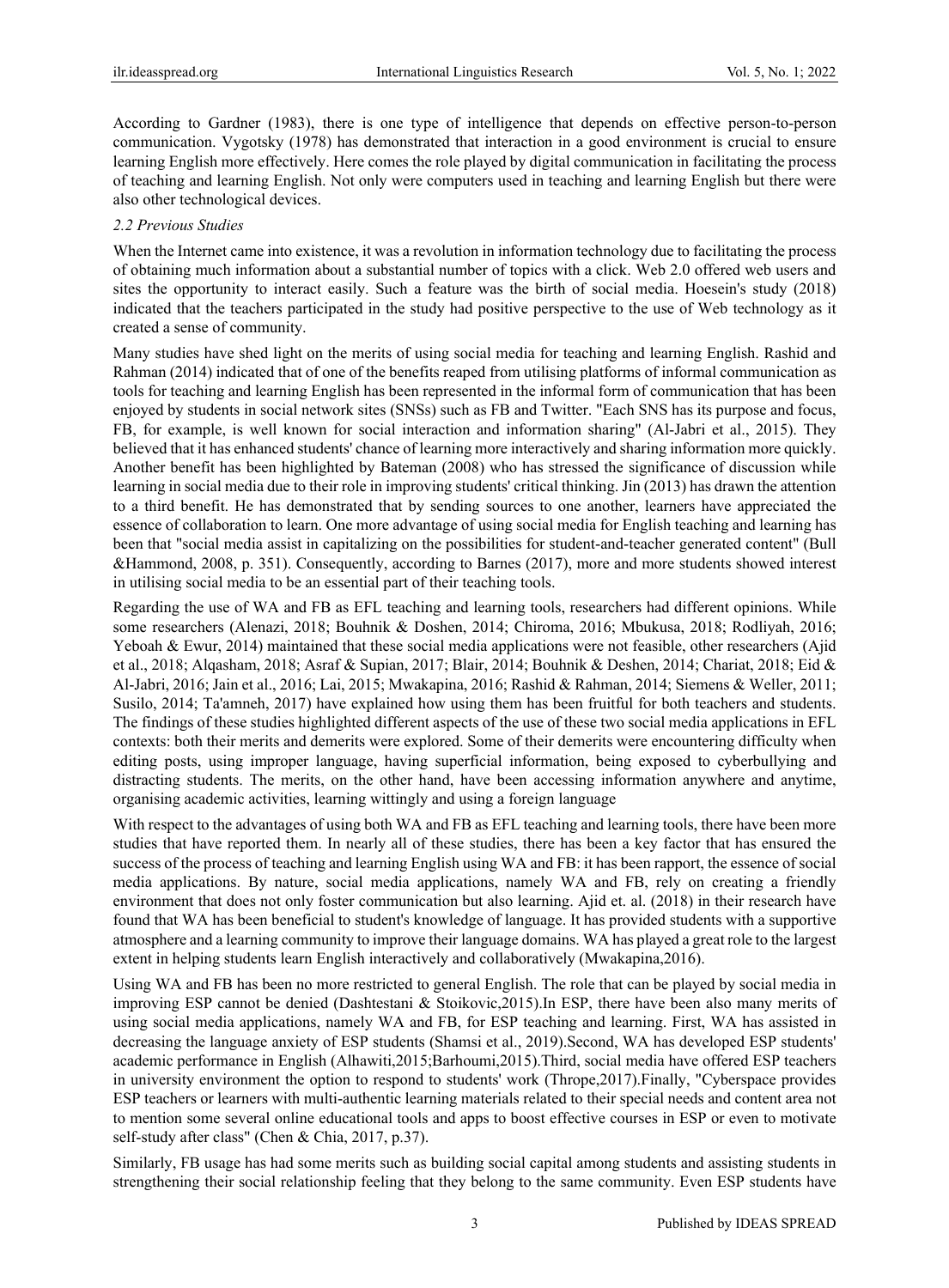developed positive perspectives on FB as it has facilitated their English language learning by implanting in them a sense belonging to a large population of students who share the same interest of learning ESP (Raza et al.,2017).

Reviewing the previous studies has indicated that this topic has been the concern of a substantial number of researchers not only in the world but also in the Arab world. In the Arab context, many studies (Abdalfattah, 2015; Alzahrani, 2015; Awada, 2016; Mustafa, 2018; Rashid & Rahman, 2014) were carried out to investigate how these social media applications can assist students in improving their skills in English language and demonstrated their positive impact. However, there is a scarcity of research in Yemeni context in spite of being WA and FB widely used. Recent surveys, Battaglia (n.d.) and Napoleonact (2019), revealed that a substantial number of Yemeni people, who have access to the Internet, are active users of social media applications, namely WA and FB .The last five years witnessed a significant increase in using these social media applications in Yemen; though, to the best knowledge of the research only one study has been conducted by Ahmed (2019) to examine how WA can be used to improve students' writing skills at university level. Such a scarcity has urged the researcher to conduct the present study.

Moreover, while there are many studies (Ajid et al.,2018; Allagui,2014; Castrillo et al.,2014; Minalla,2018; Mwakapina,2016; Tarmuji,2016) investigated the impact of WA and FB on EFL students' skills in English and on their motivation to learn this language, little research (Chen & Chia, 2017; Thrope,2017) was conducted to shed light on the impact of these social media applications when used in ESP contexts and this study was in only one major of applied sciences. This has urged the researcher to investigate the extent of using WA and FB to teach and learn ESP for four disciplines of applied sciences: engineering, computing and information technology, business and medicine and the impact of these social media applications on students' learning performance. Therefore, the present study aims at exploring the use and impact of WA and FB on students' learning performance in ESP contexts.

#### **3. Method**

Choosing the most appropriate method to be applied in a study always relies on the nature of the subject and the study questions. That is the reason why mixed-method is used in the present study. "The combination of quantitative data (statistical trends) and qualitative data (stories and personal experiences) is to draw interpretations from both for a better understanding of the issue than with one form of data" (Creswell, 2014, p.2). In the present study, questionnaires for teachers and students were administered and semi-structured-interviews with teachers were conducted.

#### *3.1 Population and Sample of the Study*

The population of the present study was ESP teachers and students at private Yemeni universities in Amanat Al Asimah who teach and study in four applied sciences disciplines: engineering, computing and information technology, business and medicine. The sample of the study was 13 ESP teachers (9 males and 4 females) and 406 ESP students (294 males and 112 females) from eight private universities in Amanat Al Asimah: Saba University, Yemeni Jordanian University, Yemenia University, Queen Arwa University, Modern Sciences University, National University, Al- Nasser University and Civilisation University. The study was conducted in the second semester of the academic year 2019-2020. It is worth mentioning that shortly after the beginning of the second semester of the academic year 2019-2020, a state of emergency was declared in Yemen because of Covid-19 pandemic. Thus, purposive sampling was used to select the sample of the present study.

#### *3.2 Data Collection Instruments*

In order to gather data for the present study, two data collection instruments were used: questionnaires and semistructured interview and they were built by the researcher.

#### 3.2.1 Questionnaires

There were two questionnaires, one for teachers and the other one for students. These two questionnaires were similar in the dimension that addressed the teachers' and students' perspectives on the impact of WA and FB on students' learning performance when they are used in ESP contexts. However, the students' questionnaire was longer than that of the teachers: it had the dimension of using these social media applications. The questionnaires, then, were validated by five PhD holders, four of whom are experts in teaching ESL and an expert in statistics. "A pretest or pilot study is a means of checking whether the questionnaire can be administered and provide accurate data" (Cargan, 2007, p. 116). Therefore, the questionnaires were piloted.

To measure the reliability of the questionnaires, Cronbach's Alpha (a) was used. The reliability of both questionnaires was high: Cronbah's Alpha (a) of the teachers' questionnaire was 94% and that of the students'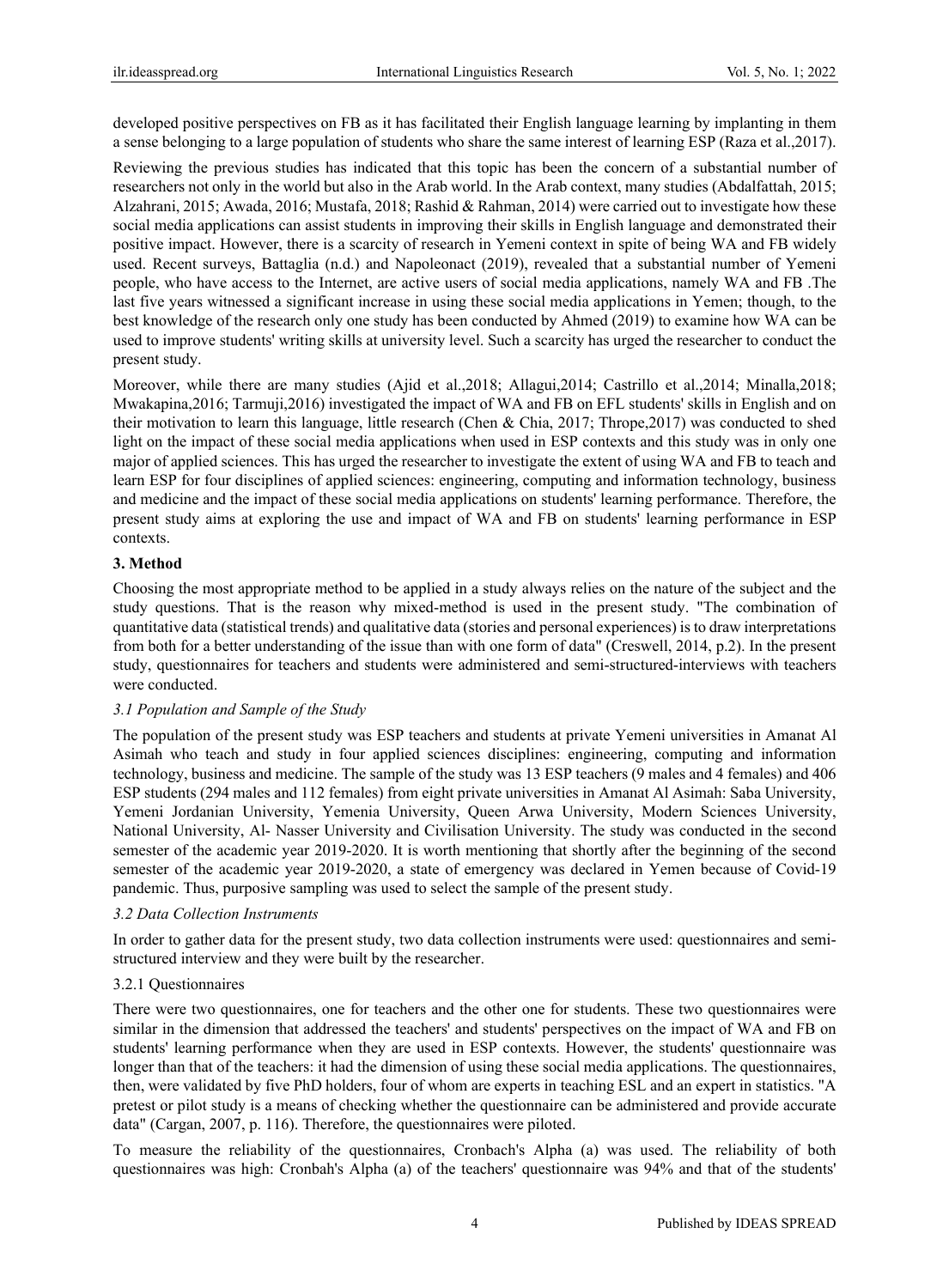questionnaire was 93%. Even the internal consistency validity of the questionnaires was strong. Then, the online questionnaires were designed using Google Form and were administered to the sample of the study.

#### 3.2.2 Semi-structured Interview

Interviews are regarded as a very useful instrument to gather reliable qualitative data. "Interviews facilitate the collection of detailed personal data that provides a high degree of response quality, the opportunity for probing deeply into issues, and relatively low refusal rates from participants" (Block & Erskine, 2012, p.429) . Inasmuch as the semi-structured interview with teachers was the counter part of dimension one in the students' questionnaire, the researcher wrote questions to extract data relevant to the items of dimension one in the students' questionnaire. They were open-ended questions addressing the teachers' experience in teaching ESP and their use of WA and FB in ESP contexts. Then, a semi-structured interview was conducted with an ESP teacher to examine its validity. "If interviews are to be used, a wise researcher will conduct one or two pilot interviews to test out the interview… " (Lacey & Gerrish, 2010, p.23). The interviews were conducted over phone due to Covid-19 restrictions. "You can use phone interviews with participants who are not available for face-to-face interviews…" (Wilson, 2013b,p. 64).

#### 3.2.3 Data Analysis Procedures and Approximate Scales

In the present study, different procedures were used to analyse the collected data. The quantitative data were analysed using the Statistical Package for the Social Sciences (SPSS) version 23. To analyse the qualitative data, the data were coded and analysed using thematic analysis. Thematic analysis (as cited in Lattery & Salman, 2020, p.33) is "a method for identifying, analysing and reporting patterns (themes) within data… Thematic analysis allows one to search for themes across the entire data set, rather than within a data item".

In regard to the approximate scales of five-point Likert scale that were used to explore the extent of the use of WA and FB in ESP contexts and of the impact of these applications on students' learning performance, there were two scales. See Table 1 and Table 2.

| <b>Response</b>             | <b>Mean</b> (Range)                         | <b>General Trend</b> | Extent   |
|-----------------------------|---------------------------------------------|----------------------|----------|
| Rarely                      | From 1 to $1.79$                            | Rarely               |          |
| <b>Sometimes</b>            | From 1.80 to $2.59$                         | <b>Sometimes</b>     | Low      |
| <i>Often</i>                | From 2.60 to 3.39                           | <i>Often</i>         | Moderate |
| <i>Usually</i>              | From 3.40 to 4.19                           | Usually              |          |
| Always                      | More than 4.20                              | Always               | High     |
| $11117 + 70010$<br>11111111 | $1.7.7 \cdot 0.7$<br>(0.000)<br>$1101 \t N$ | $\sim$               |          |

#### Table 1. Approximate scale for extent of using WA and FB in ESP contexts

Albladi and Weir (2018, p.149) , Macfie and Nufrio (2006, p.70).

| Table 2. Approximate scale for impact of using WA and FB in ESP contexts |  |  |  |  |
|--------------------------------------------------------------------------|--|--|--|--|
|                                                                          |  |  |  |  |

| <b>Mean (Range)</b> | <b>General Trend</b> | Extent   |
|---------------------|----------------------|----------|
| From 1 to $1.79$    | Strongly disagree    |          |
| From 1.80 to 2.59   | Disagree             | Low      |
| From 2.60 to 3.39   | Not sure             | Moderate |
| From 3.40 to 4.19   | Agree                |          |
| More than 4.20      | Strongly agree       | High     |
|                     |                      |          |

Albladi and Weir (2018, p.149) , Macfie and Nufrio (2006, p.70).

#### **4. Results and Discussion**

#### *4.1 Extent of Using WA and FB in ESP Contexts*

4.1.1 Extent of Teachers' Use of WA and FB in ESP Contexts

From the data gathered by the semi- structured interviews with teachers, two themes emerged. The first theme was (using WA and FB to obtain information about teaching ESP) and the second theme was (using these applications to be in contact with students for different purposes). These two themes represented the purposes the teachers in the present study used WA and FB for in ESP contexts. Regarding the first theme,78% of the teachers stated that they used both applications to have information about ESP. This can be exemplified by what teacher (A) said: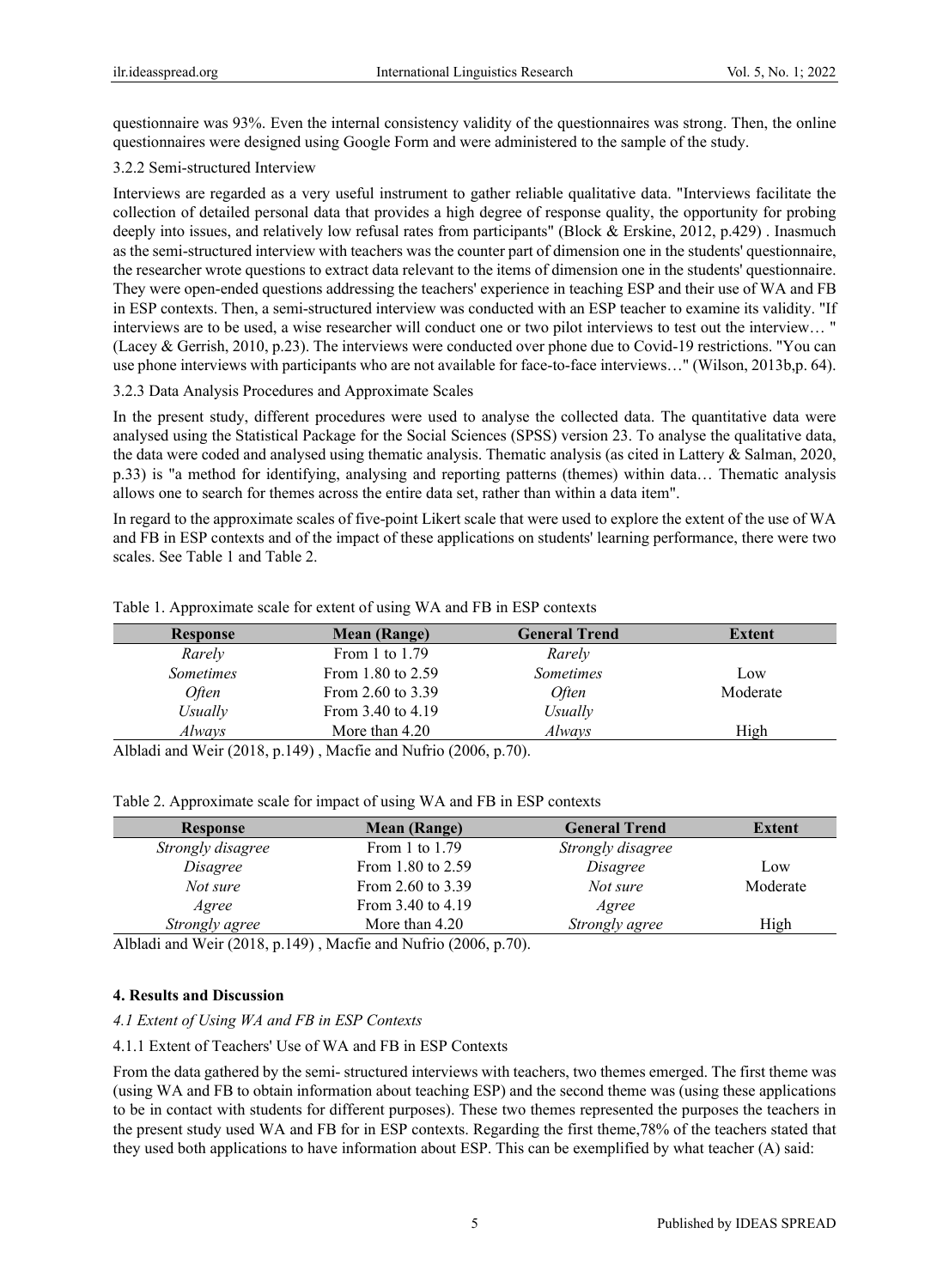Being a member in both WA and FB groups with colleagues teaching English for business major students offers me the opportunity to share information about business topics and terminologies. This with no doubt enriches my experience especially that the members in these groups are from different nationalities in the Arab World.

Similarly, Chen and Chia (2017) indicated that what could facilitate the process of teaching an ESP course is cyberspace with all the authentic materials it provided for ESP teachers.

When it comes to the second theme, the teachers had different opinions except for the used social media application: No teacher said that they used FB to be in contact with their students. That is to say, WA was preferred by 68% of the teachers in the study.

4.1.2 Extent of Students' Use of WA and FB in ESP Contexts

To investigate the students' use of WA and FB in ESP contexts, the descriptive statistics for the twenty items in dimension one in the students' questionnaire are shown.

| <b>Extent of Students' Use of WA in ESP Contexts</b>             |                            |                  | <b>Extent of Students' Use of FB in ESP Contexts</b> |              |                         |      |                  |          |                |
|------------------------------------------------------------------|----------------------------|------------------|------------------------------------------------------|--------------|-------------------------|------|------------------|----------|----------------|
| Item#                                                            | Mean                       | Std.             | Weighted                                             | General      | Item#                   | Mean | Std.             | Weighted | <b>General</b> |
|                                                                  |                            | <b>Deviation</b> | Mean                                                 | <b>Trend</b> |                         |      | <b>Deviation</b> | Mean     | Trend          |
| 1                                                                | 3.14                       | 1.466            |                                                      |              | $\overline{2}$          | 2.13 | 1.380            |          |                |
| 3                                                                | 3.61                       | 1.429            |                                                      |              | $\overline{\mathbf{4}}$ | 2.12 | 1.392            |          |                |
| $5\phantom{.0}$                                                  | 3.59                       | 1.496            |                                                      |              | 6                       | 2.29 | 1.478            |          |                |
| 7                                                                | 3.68                       | 1.494            |                                                      |              | 8                       | 2.29 | 1.481            |          |                |
| 9                                                                | 3.36                       | 1.536            | 3.3783                                               | Often        | 10                      | 2.07 | 1.392            | 2.0379   | Sometimes      |
| 11                                                               | 3.35                       | 1.504            |                                                      |              | 12                      | 1.95 | 1.347            |          |                |
| 13                                                               | 3.39                       | 1.583            |                                                      |              | 14                      | 1.88 | 1.348            |          |                |
| 15                                                               | 3.17                       | 1.579            |                                                      |              | 16                      | 1.83 | 1.246            |          |                |
| 17                                                               | 3.16                       | 1.586            |                                                      |              | 18                      | 1.88 | 1.318            |          |                |
| 19                                                               | 3.33                       | 1.570            |                                                      |              | 20                      | 1.95 | 1.406            |          |                |
| <b>Extent of Students' Use of Both WA and FB in ESP Contexts</b> |                            |                  |                                                      |              |                         |      |                  |          |                |
| <b>Mean</b> 2.7081                                               |                            |                  |                                                      |              |                         |      |                  |          |                |
|                                                                  | <b>General Trend Often</b> |                  |                                                      |              |                         |      |                  |          |                |

Table 3. Results of descriptive statistics of students' use of WA and FB

Table 3 provides the means, std. deviation, weighted means and general trends of the extent of students' use of WA and FB in ESP contexts. First, the items related to the use of WA were ranked. The first place was awarded to item (7): (I use WA to receive materials sent by my ESP teacher.) (mean=3.68, Std. deviation= 1.494). It was followed by item (3): (I use WA to exchange extra ESP materials: PDFs, Word files, Powerpoint, Videos etc. with my Peers.) (mean  $=3.61$ , std. deviation  $=1.429$ ). This result is similar to the results of previous studies: Algasham's study (2018) indicated that collaboration and practice outside the classroom was achieved by using WA as a tool of learning, Ajid et. al. (2018) and Mwakapina (2016) pointed out that supportive atmosphere provided by WA contributed to improving students' language domains and Jin (2013) demonstrated that students valued collaborative learning as a consequence of sending sources to one another using social media. Regarding the general trend towards the extent of students' use of WA in ESP contexts, it was 'often' according to the approximate scale of five-point Likert scale, see Table 1, as the weighted mean was 3.3783. This indicated that the extent of the students' use of WA in ESP contexts was moderate.

Second, the items related to the use of FB. Table 3 shows that both item (6): (I use FB to follow any announcements made by the ESP teacher.) and item (8): (I use FB to receive materials sent by my ESP teacher.) came in the first place, mean = 2.29 indicating that the general trend for their mean was '*sometimes*'. They were followed by item (2): (I use FB to be in contact with my peers in ESP course.), (mean= 2.13, std. deviation= 1.380) representing the general trend '*Sometimes*'. Consistent with this result, Raza et. al. (2017) demonstrated that using FB built strong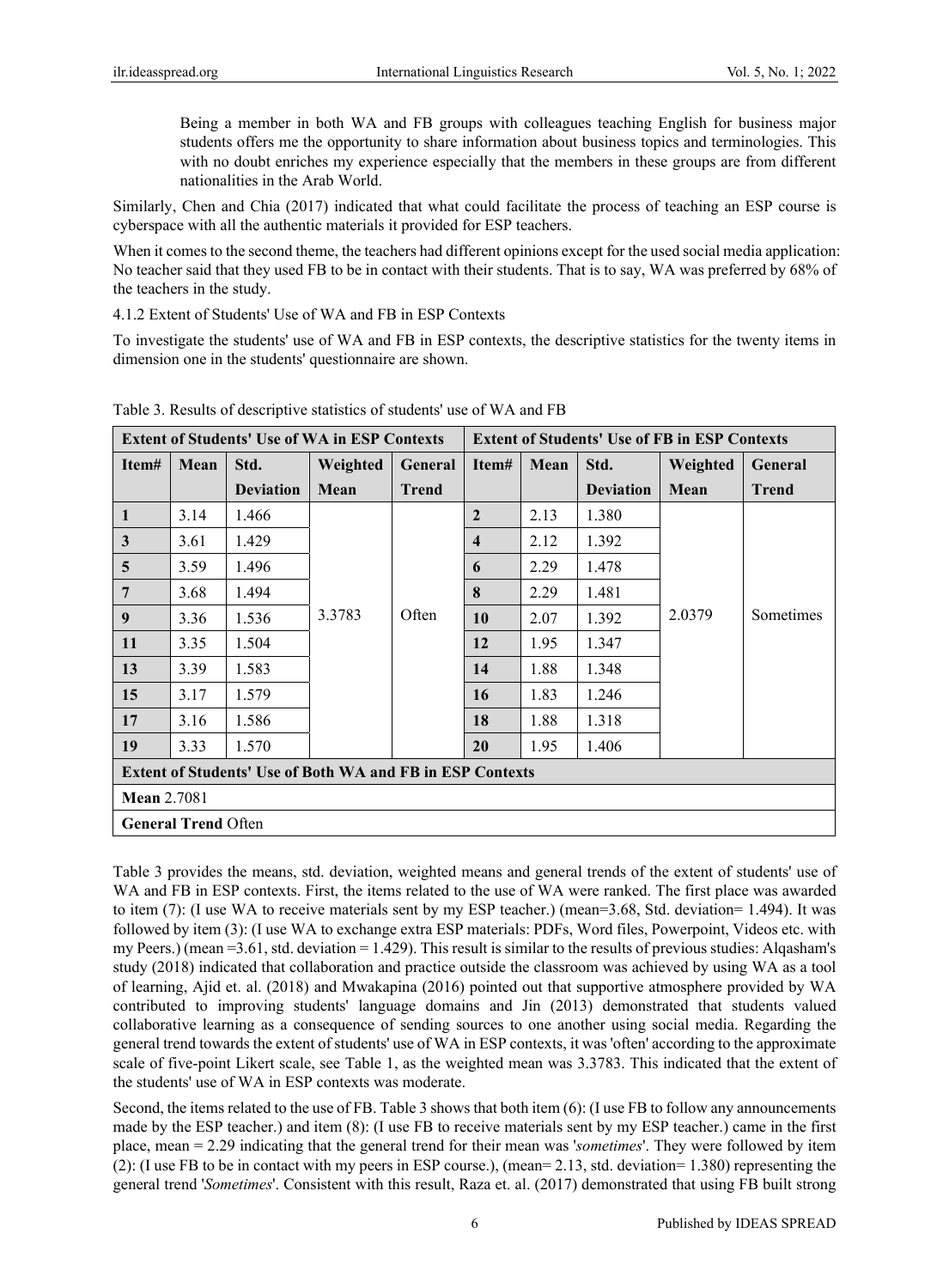relationships among ESP students who belong to the same community sharing the same interest of learning ESP. Similarly, Lai (2015) indicated that students used it to build strong relationships inside and outside the classroom. In addition, Siemens and Weller (2011) explained that FB enabled students to communicate with their classmates who lived in remote areas. Item (2) was followed by item (4): (I use FB to exchange extra ESP materials: PDFs, Word Files, Powerpoint, Videos etc. with my peers.), (mean=2.12, std. deviation= 1.392) representing the general trend 'sometimes'. This is similar to the results of a previous study. Eid and Al-Jabri (2016) demonstrated that the use of SNS tools led to the improvement achieved by students sharing knowledge.

The value of the weighted mean of the ten items related to the extent of using FB in ESP contexts in dimension one in students' questionnaire was 2.0379. This result indicated the general trend towards the extent of using FB in ESP contexts was '*sometimes*'. That is to say, the extent of students' use of FB in ESP contexts was low. This result is similar to Rodliyah (2016) who demonstrated that students' participation in FB groups was low which he attributed to being them busy achieving other tasks.

Table 3 also indicates that ESP students often used both WA and FB in ESP contexts with mean (2.7081). In other words, the extent of students' use of both WA and FB in ESP contexts was moderate. It seems possible that these results are due to the students' real interest in using these social media applications in ESP courses.

#### *4.2 Impact of the Demographic Factors on the Teachers' Use of WA and FB*

 Regarding the impact of the demographic factors on the teachers' use of WA and FB was as follows: gender and the university they taught in had no impact, the taught major had little impact especially on teachers who teach medicine major students, the taught level had moderate impact on teachers' willingness to use WA in ESP contexts as far as first level students were concerned and the used social media impact was high.

#### *4.3 Impact of Using WA and FB on Students' Learning Performance from Teachers' Perspective*

For the sake of exploring the impact of using WA and FB in ESP contexts on students' learning performance from teachers' perspective, the descriptive statistics of dimension one in the teachers' questionnaire were provided.

|                  | <b>Impact of Using WA on Students' Learning</b>                         |                  |          |                |                                         |                |                  | Impact of Using FB on Students' Learning |                |
|------------------|-------------------------------------------------------------------------|------------------|----------|----------------|-----------------------------------------|----------------|------------------|------------------------------------------|----------------|
|                  | Performance from teachers' perspectives                                 |                  |          |                | Performance from teachers' perspectives |                |                  |                                          |                |
| Item#            | Mean                                                                    | Std.             | Weighted | <b>General</b> | Item#                                   | Mean           | Std.             | Weighted                                 | <b>General</b> |
|                  |                                                                         | <b>Deviation</b> | Mean     | <b>Trend</b>   |                                         |                | <b>Deviation</b> | Mean                                     | <b>Trend</b>   |
| 1                | 3.54                                                                    | 1.050            |          |                | $\overline{2}$                          | 3.38           | 1.121            |                                          |                |
| 3                | 3.15                                                                    | .899             |          |                | $\overline{\mathbf{4}}$                 | 2.85           | .899             |                                          |                |
| 5                | 3.23                                                                    | 1.235            |          |                | 6                                       | 3.15           | 1.214            |                                          |                |
| 7                | 3                                                                       | 1.080            |          |                | 8                                       | 2.77           | 1.092            |                                          |                |
| $\boldsymbol{9}$ | 2.85                                                                    | 1.068            | 3.2154   | Not Sure       | 10                                      | 2.69           | 1.109            | 3.1846                                   | Not Sure       |
| 11               | 3.31                                                                    | .947             |          |                | 12                                      | 3.38           | .870             |                                          |                |
| 13               | 3.31                                                                    | 1.032            |          |                | 14                                      | 3.85           | .987             |                                          |                |
| 15               | 3.62                                                                    | 1.193            |          |                | 16                                      | 3.69           | 1.109            |                                          |                |
| 17               | 3.23                                                                    | 1.013            |          |                | 18                                      | $\overline{3}$ | 1.080            |                                          |                |
| 19               | 2.92                                                                    | 1.038            |          |                | 20                                      | 3.08           | .954             |                                          |                |
|                  | <b>Impact of Using Both WA and FB on Students' Learning Performance</b> |                  |          |                |                                         |                |                  |                                          |                |
|                  | <b>Mean 3.2000</b>                                                      |                  |          |                |                                         |                |                  |                                          |                |
|                  | <b>General Trend Not sure</b>                                           |                  |          |                |                                         |                |                  |                                          |                |

Table 4. Results of descriptive statistics of impact of WA and FB from teachers' perspective

Table 4 shows that item (15): (Using WA help students participate actively in class activities of ESP), was ranked in the first place (mean= 3.62, std. deviation=1.193) representing the general trend *'agree*'. Item (15) was followed by item (1): (mean= 3.54, std.deviation= 1.050) representing the general trend 'agree'. This result matched the results of earlier research. Castrillo (2014), and Hashemifardnia et. al.(2018) indicated that using WA played a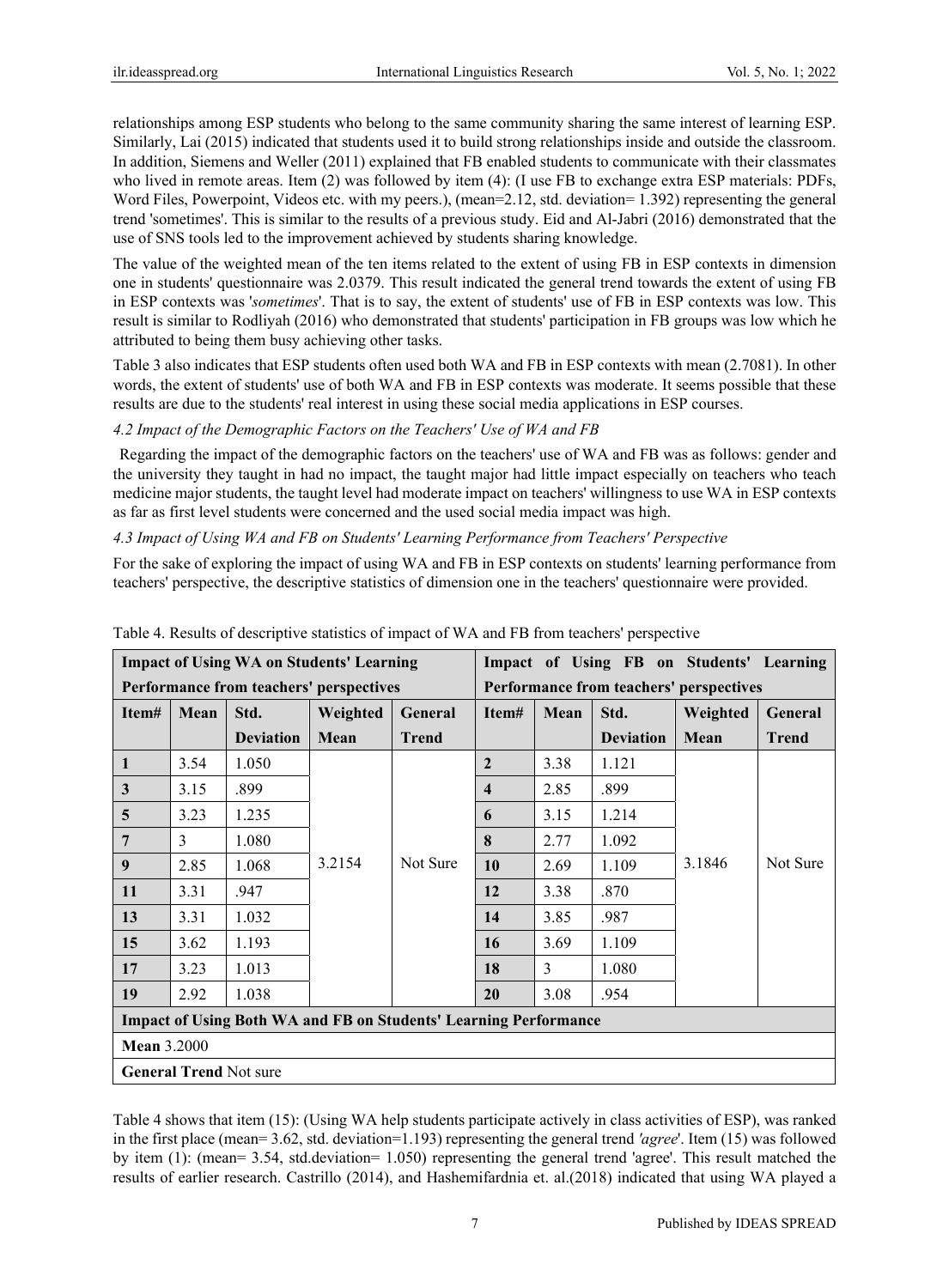great role in assisting students in learning vocabulary. The value of weighted mean of all ten items related to the impact of using WA in ESP contexts was 3.215 representing *'not sure'*. Therefore, the impact of using WA in ESP contexts was moderate from teachers' perspective.

Then, the items related to the impact of FB were ranked. In the first place came item (14): (Using FB helps students improve their research skills about ESP topics.), (mean= 3.85, std. deviation=.987) representing the general trend '*agree*'. When it comes to the general trend of all ten items related to the impact of using FB in ESP contexts, it was *'not sure'*. This indicated that the impact of using FB in ESP was moderate from teachers' perspective. Finally, the value of the weighted mean of all twenty items related to the impact of using both WA and FB in ESP contexts was 3.2000 representing '*not sure*'. Therefore, the extent of the impact of using both WA and FB in ESP on students' learning performance was moderate from teachers' perspective.

*4.4 Impact of Using WA and FB on Students' Learning Performance from Students' Perspective* 

In dimension two in students' questionnaire, the items that are related to the impact of using WA and FB in ESP contexts on students' learning performance were analysed.

| <b>Impact of Using WA on Students' Learning</b>                         |                                         |                  |          |              | <b>Impact of Using FB on Students' Learning</b> |                                         |                  |          |              |  |
|-------------------------------------------------------------------------|-----------------------------------------|------------------|----------|--------------|-------------------------------------------------|-----------------------------------------|------------------|----------|--------------|--|
|                                                                         | Performance from students' perspectives |                  |          |              |                                                 | Performance from students' perspectives |                  |          |              |  |
| Item#                                                                   | Mean                                    | Std.             | Weighted | General      | Item#                                           | Mean                                    | Std.             | Weighted | General      |  |
|                                                                         |                                         | <b>Deviation</b> | Mean     | <b>Trend</b> |                                                 |                                         | <b>Deviation</b> | Mean     | <b>Trend</b> |  |
| 21                                                                      | 3.80                                    | 1.113            |          |              | 22                                              | 3.15                                    | 1.289            |          |              |  |
| 23                                                                      | 3.78                                    | 1.117            |          |              | 24                                              | 3.21                                    | 1.264            |          |              |  |
| 25                                                                      | 3.75                                    | 1.147            |          |              | <b>26</b>                                       | 3.15                                    | 1.317            |          |              |  |
| 27                                                                      | 3.70                                    | 1.152            |          |              | 28                                              | 3.07                                    | 1.291            |          |              |  |
| 29                                                                      | 3.91                                    | 1.118            | 3.6978   | Agree        | 30                                              | 3.20                                    | 1.310            | 3.1027   | Not sure     |  |
| 31                                                                      | 3.57                                    | 1.146            |          |              | 32                                              | 3.00                                    | 1.247            |          |              |  |
| 33                                                                      | 3.53                                    | 1.192            |          |              | 34                                              | 3.25                                    | 1.317            |          |              |  |
| 35                                                                      | 3.71                                    | 1.135            |          |              | 36                                              | 3.09                                    | 1.267            |          |              |  |
| 37                                                                      | 3.64                                    | 1.197            |          |              | 38                                              | 2.82                                    | 1.257            |          |              |  |
| 39                                                                      | 3.60                                    | 1.239            |          |              | 40                                              | 3.10                                    | 1.354            |          |              |  |
| <b>Impact of Using Both WA and FB on Students' Learning Performance</b> |                                         |                  |          |              |                                                 |                                         |                  |          |              |  |
|                                                                         | <b>Mean 3.4002</b>                      |                  |          |              |                                                 |                                         |                  |          |              |  |
|                                                                         | <b>General Trend Agree</b>              |                  |          |              |                                                 |                                         |                  |          |              |  |

Table 5. Results of descriptive statistics of impact of WA and FB from students' perspective

A look at Table 5 shows that item (29) was awarded the first place; the value of its mean was 3.91 which represented '*agree*' in the approximate scale of five-point Likert scale and its std. deviation was 1.118. This result is compatible to the results of earlier studies. Tarmuji (2016), Awada (2016), Allagui (2014), and Ahmed (2019) demonstrated that significant improvement in students' writing skills was achieved when WA was used to teach students writing. Item (29) was followed by item (21): (mean=3.80, std. deviation = 1.113) the mean represents '*agree*'. This matched the result of Alhawiti's study (2015) about using WA by ESP students to learn terminologies. He indicated that WA could be regarded as a useful tool to show and learn English terms. The general trend towards the impact of using WA was '*agree*': The value of the weighted mean was 3.6978 indicating that the impact of using WA in ESP contexts was high from students' perspective.

Table 5 also shows the descriptive statistics for the impact of using FB in ESP contexts on students' learning performance. It illustrates that the highest mean was awarded to item (34): (Using FB helps me improve my research skills about ESP contexts.), (mean=3.25, std. deviation = 1.317) Thus, the extent of the impact of using FB in ESP contexts on students' learning performance from students' perspective was moderate. The general trend was *'not sure'* as the value of the weighted mean of all items related to FB was 3.1027.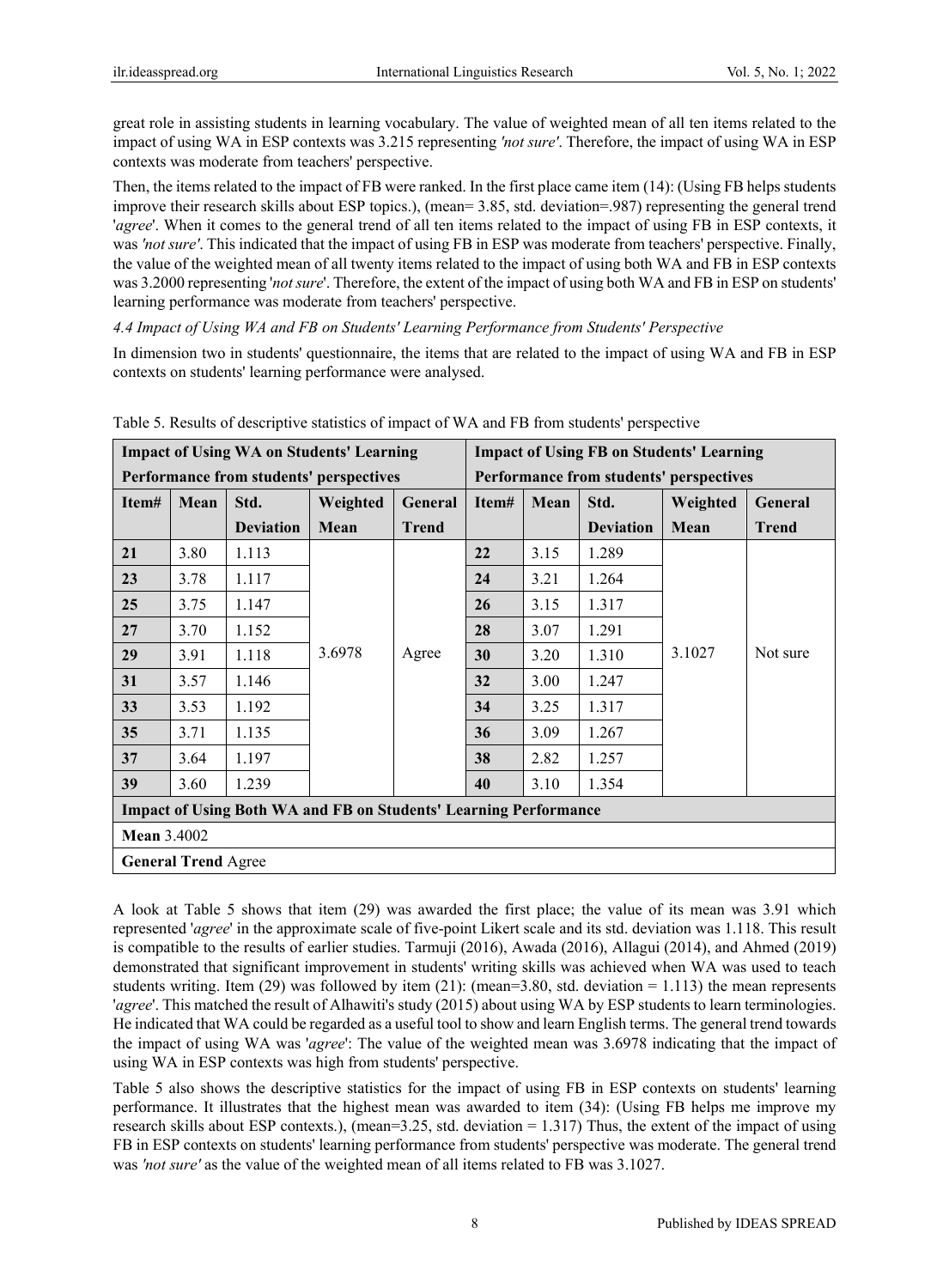In addition, Table 5 illustrates that the general trend towards the impact of using both WA and FB in ESP contexts on students' learning performance was '*agree*'. This indicated that the extent of the impact of using WA and FB in ESP contexts on students' learning performance was high from students' perspective. A likely explanation for this result is that students noticed a great difference in their performance when they started using these social media applications to learn ESP.

#### *4.5 Correlation between Students' Use of WA and FB and their Impact*

Simple linear regression was used to show the correlation and its strength between the extent of using both WA and FA in ESP contexts and the impact of using both WA and FB on students' learning performance.

| Variables                                                              |          | Square |         | P Value |      |        | P Value |
|------------------------------------------------------------------------|----------|--------|---------|---------|------|--------|---------|
| Extent of using WA<br>in ESP<br>and FB<br>contexts<br>$&$ their impact | $.600**$ | .360   | 227.330 | .000    | .534 | 15.077 | .000    |

Table 6. Results of simple linear regression

Table 6 indicates that the correlation was a positive linear correlation,  $R = .600$  and the percentage of the influence of the independent variable on the dependent variable was 36%. Even though this percentage was moderate, it was significant as it was indicated by the value of *F, F*= 227.330, and its *P* value= .000 < 0.01 in addition to the value of *T*= 15.077 and its *P* value =.000.

#### *4.6 Correlation between Students' Use of WA and FB and their Impact while Controlling for the Demographic Factors*

To examine whether demographic factors have any influence on the strong, positive correlation R=.600, between the extent of using WA and FB in ESP contexts and the impact of using them on students' learning performance, partial correlation was conducted. It is worth mentioning here that 'university' variable was omitted by Google forms and retrieving it was not possible as there is no history in the new version of Google forms.

| <b>Variables</b>       |        | Correlation between variables while controlling for teachers' demographic data |              |             |                    |                  |             |               |                     |       |
|------------------------|--------|--------------------------------------------------------------------------------|--------------|-------------|--------------------|------------------|-------------|---------------|---------------------|-------|
|                        | Gender |                                                                                | <b>Major</b> |             | <b>Educational</b> |                  | <b>Used</b> | <b>Social</b> | Using               |       |
| <b>Using WA and FB</b> |        |                                                                                |              |             | level              |                  | media       |               | <b>WA&amp;FB</b> in |       |
| & their impact         |        |                                                                                |              |             |                    |                  |             |               | private life        |       |
|                        | R      | $P -$                                                                          | R            | $P-value$ R |                    | $P-value \mid R$ |             | P-value       | R                   | $P-$  |
|                        |        | value                                                                          |              |             |                    |                  |             |               |                     | value |
|                        | .591   | .000                                                                           | .599         | .000        | .604               | .000             | .593        | .000          | .527                | .000  |

Table 7. Results of partial correlation

Table 7 indicates the extent of student's use of WA and FB in their private lives had a moderate effect: *R* = .527, *P* = .000 < 0.01. Controlling for students' gender, major, and the used social media had a very little effect. In regard to the students' educational level, it had no effect.

# **5. Summary**

The results of the present study have answered its questions. First, the results have indicated that the extent of teachers' and students' use of WA and FB in ESP contexts is moderate. Second, the results have indicated that among all demographic factors only have the used social media in private life and the extent of using WA and FB in private life highly impacted teachers' use of WA and FB in ESP contexts. Third, the results have revealed that the impact of WA and FB on students' learning performance when used in ESP contexts is moderate from teachers' perspectives while it is high from students' perspectives. Fourth, the results of the present study have demonstrated that there is a strong correlation between the extent of using these social media applications and their impact on students' learning performance. Finally, the results have indicated the demographic factors have differently affected the correlation between using WA and FB in ESP and their impact on students' learning performance: the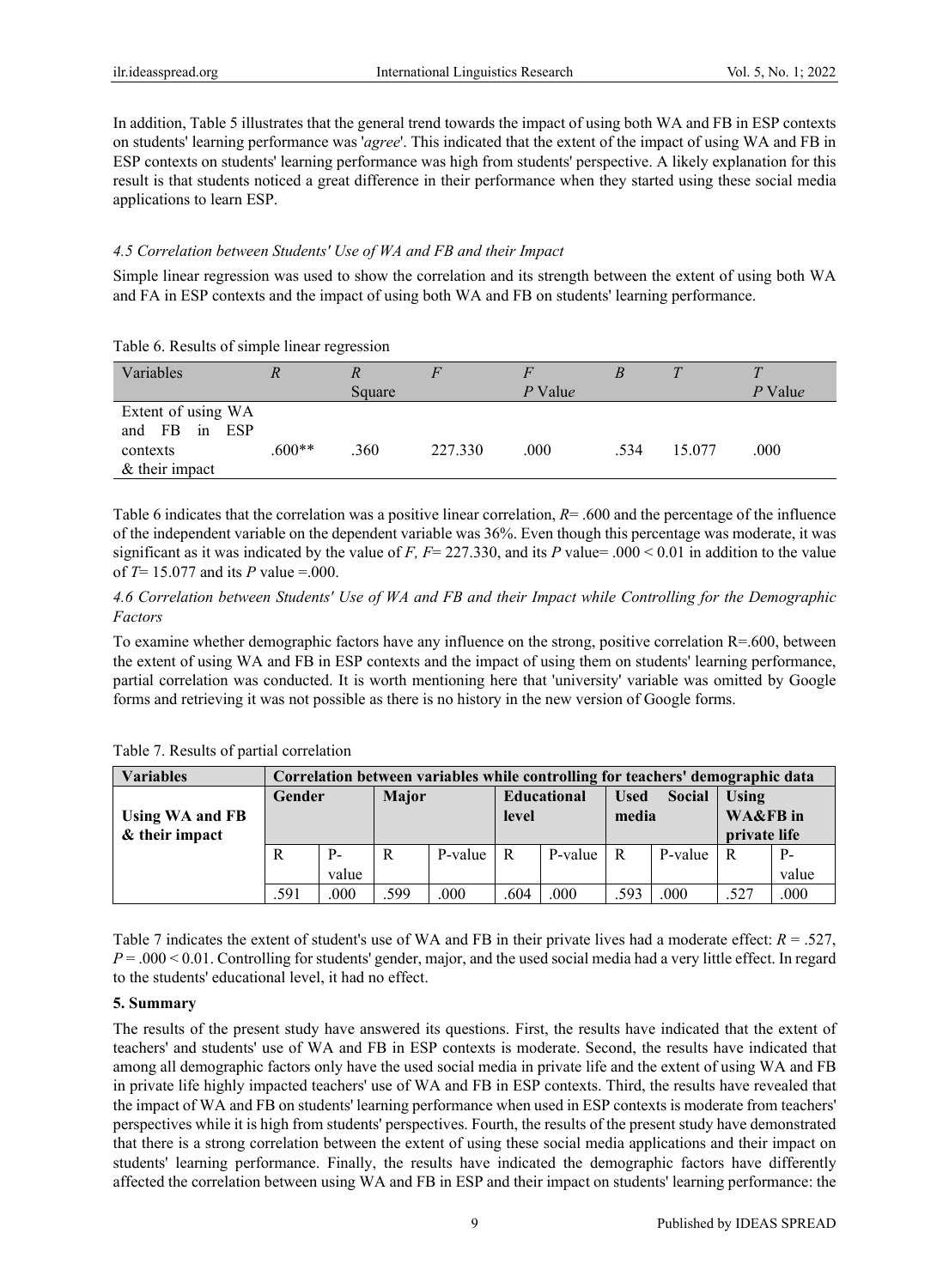extent of using WA and FB in private life has had moderate impact, gender, major and the used social media in private life have had little impact while students' educational level has had no impact.

#### **6. Conclusions**

The study has arrived at some main conclusions. One of the most important conclusions is that teachers and students use WA and FB differently in ESP contexts. While the majority of the teachers prefer using WA to FB to contact their students in ESP courses and restrict FB to obtaining information about ESP, the majority of the students prefer using both WA and FB. Another important conclusion is that both students and teachers believe that using these applications in ESP contexts impact students' learning performance. However, teachers think that these social media applications can only increase the students' ESP vocabulary, assist students in participating actively in the classroom, and improve their research skills. Students, on the other hand, stated that WA and FB do not only increase their ESP vocabulary but they also improve their reading and writing skills. One more important conclusion is that although the teachers believe that FB impacts their students' learning performance, they never used it to contact them.

#### *6.1 Recommendations*

In the light of the results of the present study, some recommendations are made. First, universities need to conduct awareness-raising workshops aim for teachers about the importance of adopting social media applications namely, WA and FB in teaching ESP. Moreover, the Ministry of Higher Education and Scientific Research is recommended to introduce a university requirement course on the use of technology in learning and teaching. For future research, it is recommended that future research investigate the use of other social media applications.

#### **References**

- Abdalfattah, S. (2015). The Effectiveness of using a WhatsApp messenger as one of mobile learning technique to develop students' writing skills. *Journal of Education and Practice, 6*, 32.
- Ahmed, S. T. S. (2019). Chat and learn: Effectiveness of using WhatsApp as a pedagogical tool to enhance EFL learners reading and writing Skills. *International Journal of English Language and Literature Studies, 8*(2), 61-69.
- Ajid, L. H., Reni, R., Yunita, D. U., & Dwi, S. (2018). The use of WhatsApp in collaborative learning to improve English teaching and learning process. *International Journal of Research Studies in Educational Technology*, *7*(5), 29-35. https://doi.org/10.5861/ijrset.2018.3004
- Albladi, S. M., & Weir, G. (2018). A Semi-automated Security Advisory System to Resist Cyber-attack in Social Networks. In N. Ngugen, E. Pimenidis, Z. Khan & B. Trawinski (Eds.), Computational collective intelligence (p.149). Springer.
- Alenazi, A. (2018). WhatsApp Messenger as a learning tool: An investigation of pre-service teachers' learning without instructor presence. *Journal of Education and Training Studies*, *6*(1). https://doi.org/10.11114/jet.v6il.2684
- Alhawiti, M. (2015). The effect of mobile language learning on ESP students' achievement. *Journal of Modern Education Review, 5*(3), 272-282. https://doi.org/10.15341/jmer(2155-7993)/03.05.2015/007
- Al-Jabri, I. M., Sohail, M. S., & Ndubisi, N. O. (2015). Understanding the use of global social networking sites by Arabs through the lens of uses and Gratification Theory. *Journal of Service Management, 26*(4), 662 -680. https://doi.org/10.10.1108/JOSM-01-2015-0037
- Allagui, B. (2014). Writing through WhatsApp: An evaluation of students writing performance. *International Journal of Mobile Learning and Organization,8*(34), 216-231. https://doi.org/10.1504/IJMLO.2014.067022
- Alqasham, F. H. (2018). Exploring Saudi EFL learners' agency towards the use of WhatsApp for English learning Qassim University. *International Journal of Linguistics*, 10(6), 10-43. https://doi.org/10.5296/ijl.v10i6.13857
- Alzahrani, H. (2015). Examining the effectiveness of utilising mobile technology in vocabulary development for language learners. *Arab World English Journal*, *6*(3), 108 -119. https://doi.org/10.24093/awej/vol6no3.7
- Asraf, R., & Supian, N. (2017). Metacognition and mobile-assisted vocabulary learning. *Arab World English Journal, 8*(2). https://doi.org/10.24093/awej/vo18no2.2
- Awada, G. (2016). Effect of WhatsApp on critique writing proficiency and perceptions toward learning. *Cogent Education*, *3*. https://doi.org/10.1080/2331186x.2016.1264173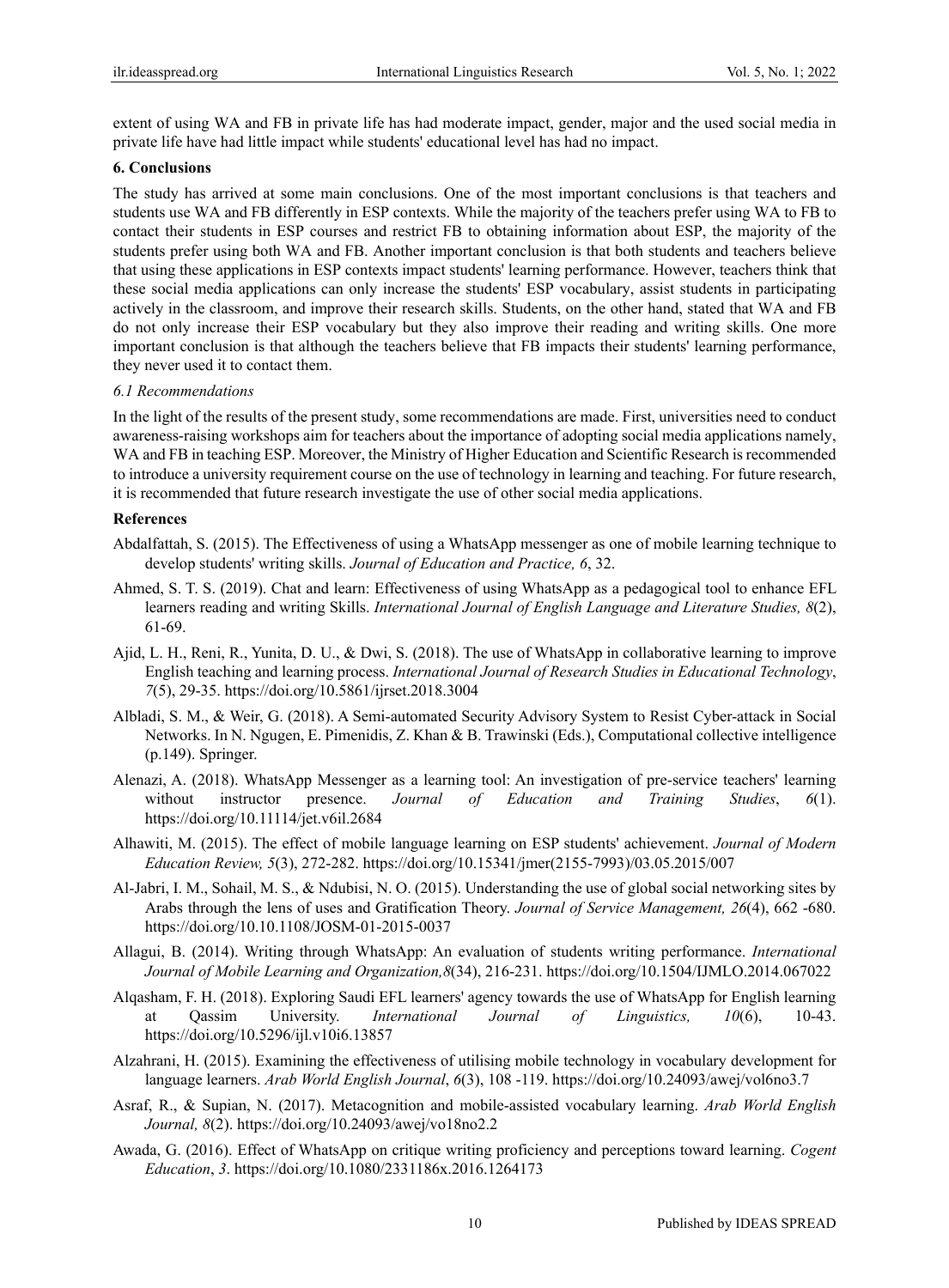- Ayuningtyas, P. (2018). WhatsApp: Learning on the Go. Metathesis: *Journal of English Language Literature and Teaching, 2*(2), 159-170. https://doi.org/10.31002/metathesis.v2i2.629
- Barhoumi, C. (2015). The Effectiveness of WhatsApp mobile learning activities guided by Activity Theory on students' knowledge management*. Contemporary Educational Technology*, *6*(3).
- Barnes, M. ( 2017). Encouraging communications through the use of educational social media tools. In Tafazoli, D., & Romera, M. (Eds.), *Multiculturalism and technology-enhanced language learning* (p.1). USA: IGI Global. https://doi.org/10.4018/978-1-5225-1882-2.ch001
- Bateman, P. (2008). The African Virtual University. In H. H.Adelsberger, K. Pawlowski, & D. Sampson (Eds.), *Handbook on information technologies for education and training*(p.441). Verlag Heidelberg, Ny: Springer.
- Battaglia, L. S. (n.d.). *Yemen: Social networks*. MediaLandscape. Retrieved from https://medialangdscapes.org/country/Yemen/media/social-networks
- Bhatia, V., Anthony, L., & Noguchi, J. (2011). ESP in the 21st century: ESP theory and application. JACET 50<sup>th</sup> Commemorative Convention. Retrieved from https://www.researchgate.net/publication/267631524
- Blair, R. (2014). Integration of education: Using social media networks to engage students. *Systemics, Cybernetics and Informatics*, *12*.
- Block, E. S., & Erskine, L. (2012). Interviewing by telephone: Specific considerations, opportunities, and challenges. *International Journal of Qualitative Methods*, *11*(4), 428-443. https://doi.org/10.1177%2f160940691201100409
- Bouhnik, D., & Doshen, M. (2014). WhatsApp goes to school: Mobile instant messaging between teachers and students. *Journal of Information TechnologyEducation*, *13*. https://doi.org/10.28945/2051
- Bull, G., & Hammond. T. (2008). The Future of e-learning in schools. In H. H.Adelsberger, K. Pawlowski, & D. Sampson (Eds), *Handbook on information technologies for education and training* (p.351). Verlag Heidelberg, Ny: Springer.
- Cargan, L. (2007). *Doing social research*. New York: Rowman & Littlefield Publishers, INC.
- Castrillo, M. D., Martinje, E., & Barcena, E. (2014). Mobile-based chatting for meaning negotiation in foreign language learning. 10<sup>th</sup>InternationalConference on Mobile Learning. International Association for Development of Information society (pp. 49-59).
- Chairat, P. (2018). The potential benefits of Internet-based Learning in Thai EFL context. *The Asian ESP Journal, 14*(4), 62-66.
- Chen, J., & Chia, K. (2017). Using technology as a vehicle to increase the study of English for cosmetic purposes(ECP) in ESL Classroom. International Conference on ESP, New Technology and Digital Learning. The Hong Kong Polytechnic University. Retrieved from https://www.polyu.edu.hk/engl/event/ESP2017
- Chiroma, H., Shuib, N., Abubakar, A., Zeki, A., Gital, A., Herawan, T., & Abawajy, J. (2016). Advances in teaching and learning on Facebook in higher institutions. *IEEE, 5*. https://doi.org/10.1109/ACCESS.2016.2643682
- Creswell, J. W. (2014). *Research design: Qualitative, quantitative, and mixed methods approaches*. SAGE Publications.
- Dashtestani, R., & Stojkovic, N. (2015). The use of technology in English for specific purposes (ESP) instruction: A Literature Review. *The Journal of Teaching English for Specific and Academic Purposes*, *3*(3), 435-456.
- Dudley-Evans, T., & St. John, M. J. (1998). *Developments in English for specific purposes. Cambridge*: Cambridge University Press.
- Eid, M. I., & Al-Jabri, I. M. (2016). Social networking knowledge sharing, and student learning: The case of university students. *Computers & Education*, *99*, 14-27. https://doi.org/10.1016/j.compedu.2016.04.007
- Gardner, H. (1983). Frames of Mind: The Theory of Multiple Intelligences (1st ed.). Basic Books.
- Ghani, M. (2015). Using Facebook in teaching and learning English. ICLLC 92.
- Hoesein, E. M. (2018). Innovative Web 2.0 tools in English as a foreign language (EFL) instructions: A case study of professional development program. *The Asian ESP Journal, 14(*6) , 81-85.
- Hutchinson, T., & Waters, A. (1987). *English for specific purposes*. New York: Cambridge University Press.
- Jain, J., Eddy Luaran, J., & Rhaman, N. A. (2016). Learning beyond the walls: The role of WhatsApp groups. In E.J. Luaran, J. Sardi, A. Aziz, & A. N. Alias (Eds.), *Envisioning the future of online learning: Selected papers*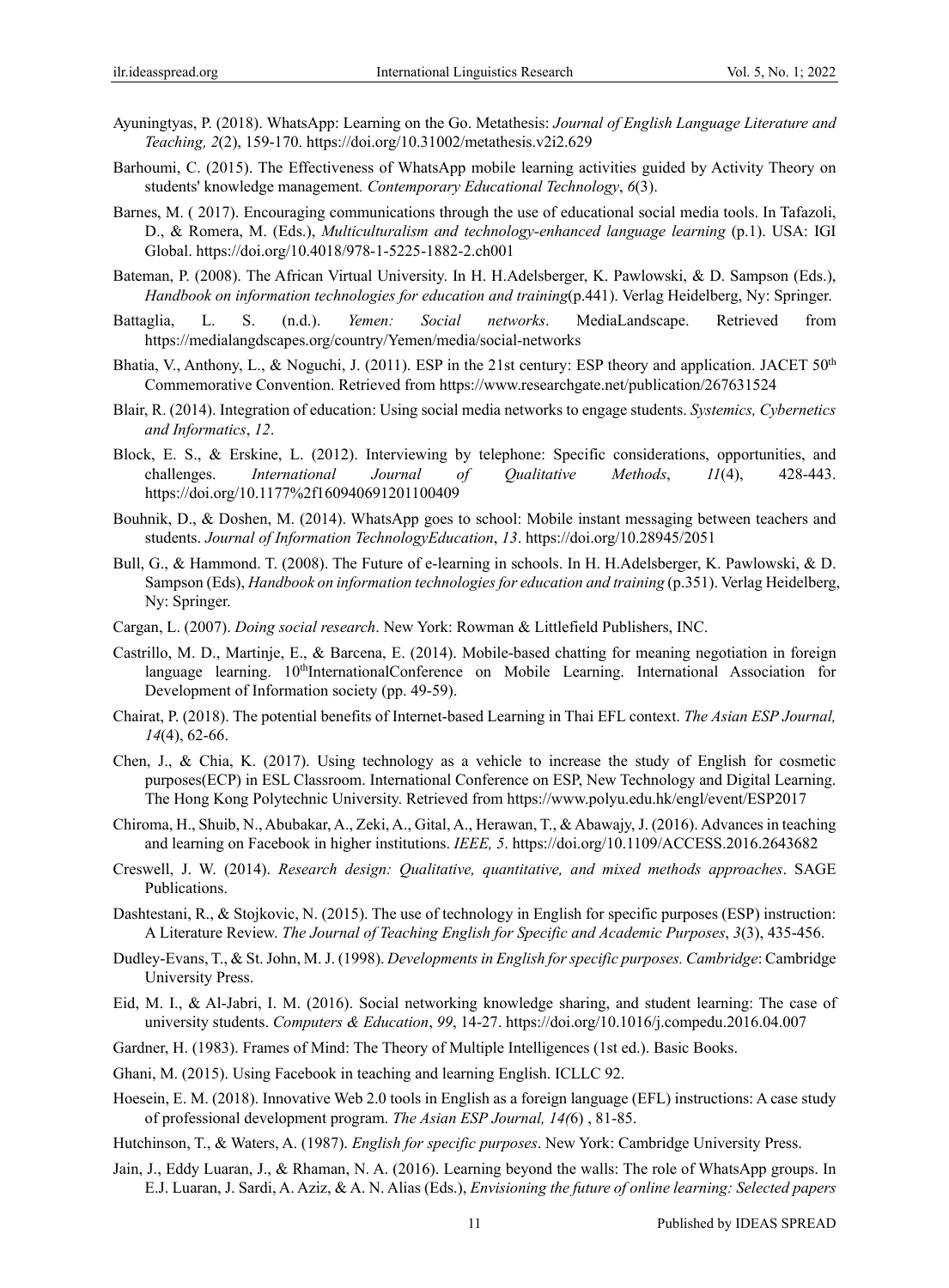*from the International Conference on e-Learning 2015*(pp.447-457). Singapore: Springer Singapore.

- Jin, C. (2013). The Perspective of a revised TRAM on social capital building: The case of Facebook usage. *Information & Management*, *50*, 162-168. https://doi.org/10.1016/j.im.2013.03.002
- Khalaf, K. (2017). The effect of e-mail and WhatsApp on Jordanian EFL students' reading skill. *Arab World English Journal*, *8*(2), 228-237. https://doi.org/10.2493/awej/vol8no2.16
- Lacey, A., & Gerrish, K. (2010). *The research process in nursing*. Blackwell Publishing Ltd.
- Lai, K. (2015). Knowledge construction in online learning communities: A case study of a doctoral course. *Studies in Higher Education,40*(4). https://doi.org/10.1080/03075079.2013.831402
- Lattery, M., & Lalman, C. S. (2020). *Development of student understanding: Focus on science education*. Frontiers Research Topics.
- Liu, D. (2015). A critical review of Krashen's input hypothesis: Three major arguments. *Journal of Education and Human Development*, *4*(4), 139-146.
- Macfie, B. P., & Nufrio, P. M. (2006). *Applied statistics for public policy*. M.E.Sharpe.
- Mbukusa, N. (2018). Perceptions of students' on the use of WhatsApp in teaching methods of English as second language at the University of Namibia. *Journal of Curriculum and Teaching*, *7*(2). https://doi.org/10.5430/jct.v7n2p112
- Minalla, A. (2018). The Effect of WhatsApp chat group in enhancing EFL learners' verbal interaction outside classroom contexts .*English Language Teaching, 11*(3), 1-7. https://doi.org/10.5539/elt.v11n3p1
- Mustafa, E. (2018). The impact of You Tube, Skype and WhatsApp in improving EFL learners' speaking skill. *International Journal of Contemporary Applied Researches, 5*(5), 18-31.
- Mwakapina, Job W. (2016).WhatsApp mobile tool in second language learning: Opportunities, potentials and challenges in higher education settings in Tanzania. *International Journal of English Language Education*, *4*(2). https://doi.org/10.5296/ijele.v4i2.9711
- Napoleoncat. (2019). Facebook users in Yemen. Napoleoncat. Retrieved from https://napoleoncat.com/stats/facebook-users-in-Yemen/2019/02.
- Prabhu, N. (1990). There is no best method-why? *TESOL Quarterly*, *24*(2), 161-176. https://doi.org/10.2307/3586897
- Rashid, R. A., & Rahman, M. F. (2014). Social networking sites for online mentoring and creativity enhancement. *International Journal of Technology Enhanced Learning*, *6*(1), 34-45. https://doi.org/10.1504/IJTEL.2014.060024
- Raza, S. A., Qazi, W., & Umer, A. (2017). Facebook is a source of social capital building among university students: Evidence from a developing country. *Journal of Educational Computing Research*, *55*(3), 295-322. https://doi.org/10.1177/0735633116667357
- Rodliyah, R. (2016). Using a Facebook closed group to improve EFL students' writing. *TEFLIN Journal, 27*(1).
- Shamsi, A. F., Altaha, S., & Gilanlioglu, I. (2019). The Role of e-learning in decreasing speaking anxiety for EFL learners. *International Journal of Linguistics, Literature and Translation (IJLLT), 2*(1). https://doi.org/10.32996/ijllt.2019.2.1.34
- Siemens, G., & Weller, M. (2011). Higher education and the promises and perils of social network. *Revista de Universidad y Sociedad del Conocimiento, 8*(1), 164-170.
- Susilo, A. (2014). Exploring Facebook and WhatsApp as supporting social network applications for English learning in higher education. *Applications of English Learning in Higher Education, 2*, 10-24.
- Ta'amneh, M. A. (2017). The Effect of using WhatsApp Messenger in learning English language among university students. *International Research in Education, 5*(1), 143-151. https://doi.org/10.5296/ire.v5i1.10801
- Tarmuji, A. (2016). Techniques of optimizing WhatsApp as an instructional tool for teaching EFL writing in Indonesian senior high schools. *International Journal on Studies in English Language and Literature*, *4*(10), 26-31. https://doi.org/10.20431/2347-3134.0410005
- Thorpe, R. (2017). Changing Feedback through technology: Effective uses of audio commentary in an ESP context. International conference on ESP, New technology and digital learning. The Hong Kong Polytechnic University.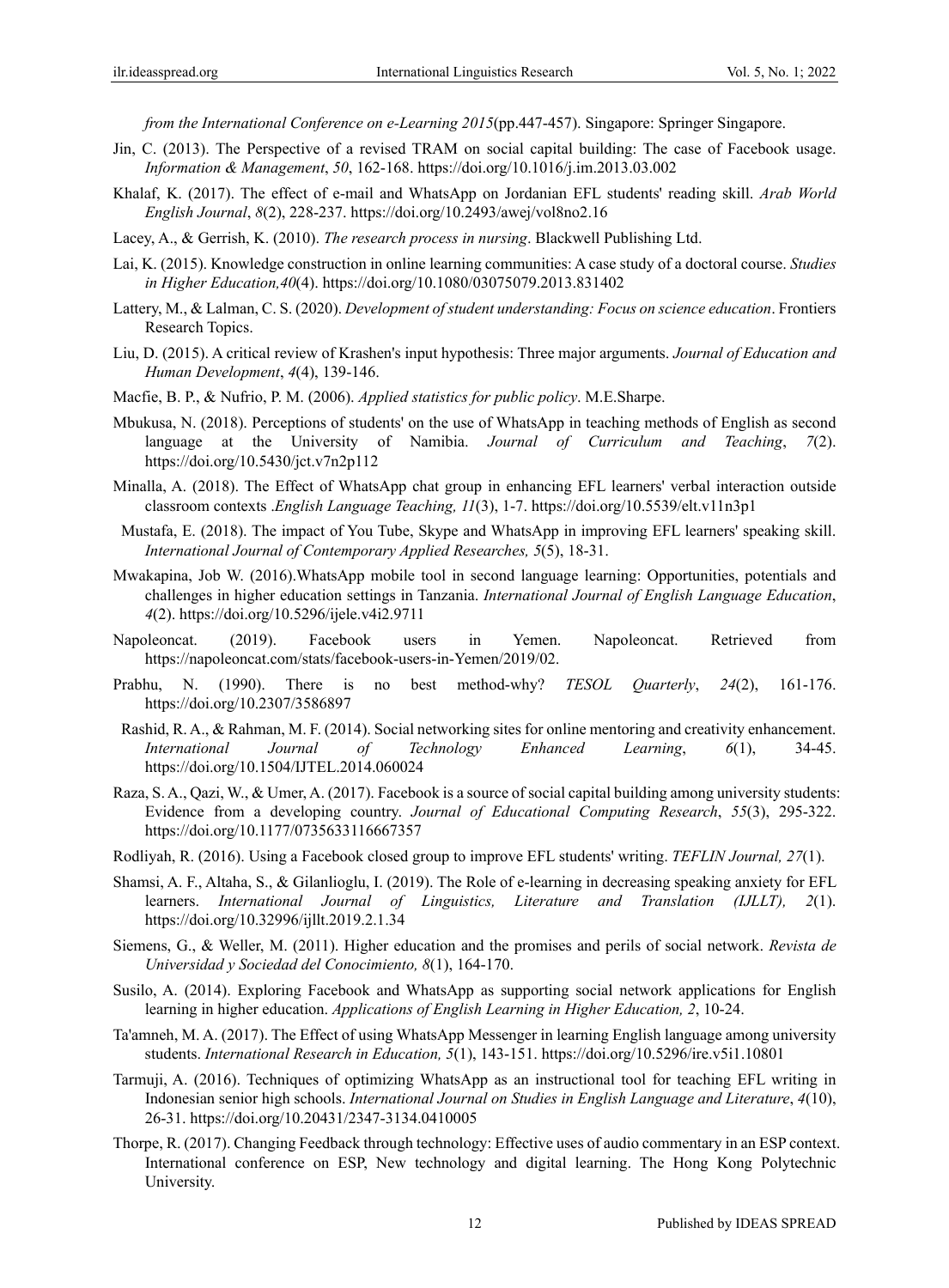- Vygotsky, L. S. (1978). Interaction between learning and development. In M.Cole, V. John- Steiner, S. Scribner, & E. Souberman (Eds.), *Mind in society: The development of higher psychological process* (pp.79-91). Cambridge, MA: Harvard University Press.
- Wilson, C. (2013). *Interview techniques for UX practitioners: A user-centereddesign method*. ELSEVIER
- Yeboah, J., & Ewur, G. (2014). The impact of WhatsApp Messenger usage on students performance in tertiary institutions in Ghana. *Journal of Educational Practice*, *5*(6).
- Zivkovic, S. (2016). The ESP technology-supported learning environment. *European Journal of Social Sciences Education and Research, 3*(2), 198-206.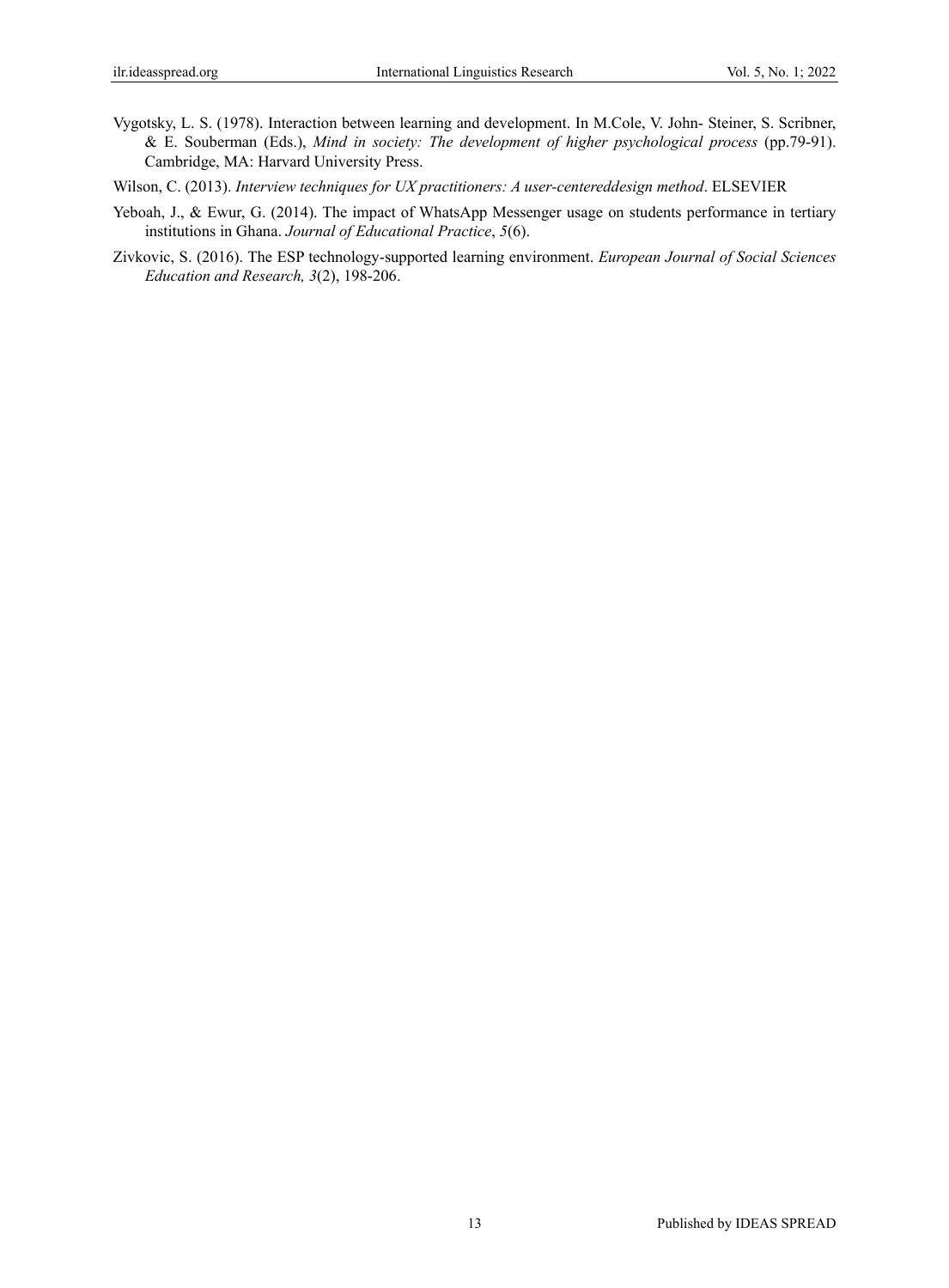# **Appendices**

# **Appendix (1)**

# Teachers' Questionnaire

| First: Personal Information                                       |                                                 |
|-------------------------------------------------------------------|-------------------------------------------------|
| <b>1. Gender:</b> 1. Male (                                       | 2. Female (                                     |
| 2. I teach at:                                                    |                                                 |
| 1. Saba University (                                              | 2. Yemeni Jordanian University (                |
| 3. Yemenia University (                                           | 4. Queen Arwa University (                      |
| 5. Modern Sciences University (                                   | 6. National University (                        |
| 7. Al- Nasser University (                                        | 8. Civilisation University (                    |
| 3. I teach ESP for this/ these major(s):                          |                                                 |
| 1. Engineering ( ) 2. Computing and IT ( ) 3. Business (          |                                                 |
| 4. Medicine (                                                     |                                                 |
| 4. I teach ESP for this / these level(s):                         |                                                 |
| 1. First<br>2. Second                                             | 3. Third<br>4. Fourth<br>5. Others              |
| 5. The social media application I use in my private life:         |                                                 |
| 1. WhatsApp (<br>$\left( \begin{array}{cc} \end{array} \right)$   | 2. Facebook ( ) 3. Both WhatsApp and Facebook ( |
| 6. The extent of using WhatsApp in my private life:               |                                                 |
| 1. Rarely() 2. Sometimes() 3. Often() 4. Usually() 5. Always()    |                                                 |
| 7. The extent of using Facebook in my private life:               |                                                 |
| 1. Rarely( ) 2. Sometimes( ) 3. Often( ) 4. Usually( ) 5. Always( |                                                 |

|                         | Second: The Impact of Using Social Media (WhatsApp and Facebook) in ESP Contexts |                 |       |             |                 |                 |
|-------------------------|----------------------------------------------------------------------------------|-----------------|-------|-------------|-----------------|-----------------|
| N <sub>0</sub>          | <b>Item</b>                                                                      | <b>Strongly</b> | Agree | <b>Not</b>  | <b>Disagree</b> | <b>Strongly</b> |
|                         |                                                                                  | Agree           |       | <b>Sure</b> |                 | <b>Disagree</b> |
| $\mathbf{1}$            | Using WhatsApp helps students increase                                           |                 |       |             |                 |                 |
|                         | their ESP vocabulary.                                                            |                 |       |             |                 |                 |
| $\mathbf{2}$            | Using Facebook helps students increase                                           |                 |       |             |                 |                 |
|                         | their ESP vocabulary.                                                            |                 |       |             |                 |                 |
| 3                       | Using WhatsApp helps students improve                                            |                 |       |             |                 |                 |
|                         | their reading comprehension skills in ESP.                                       |                 |       |             |                 |                 |
| $\overline{\mathbf{4}}$ | Using Facebook helps students improve                                            |                 |       |             |                 |                 |
|                         | their reading comprehension skills in ESP.                                       |                 |       |             |                 |                 |
| 5                       | Using WhatsApp helps students improve                                            |                 |       |             |                 |                 |
|                         | their listening skills in ESP.                                                   |                 |       |             |                 |                 |
| 6                       | Using Facebook helps students improve                                            |                 |       |             |                 |                 |
|                         | their listening skills in ESP.                                                   |                 |       |             |                 |                 |
| 7                       | Using WhatsApp helps students improve                                            |                 |       |             |                 |                 |
|                         | their speaking skills in ESP.                                                    |                 |       |             |                 |                 |
| 8                       | Using Facebook helps students improve                                            |                 |       |             |                 |                 |
|                         | their speaking skills in ESP.                                                    |                 |       |             |                 |                 |
| 9                       | Using WhatsApp helps students improve                                            |                 |       |             |                 |                 |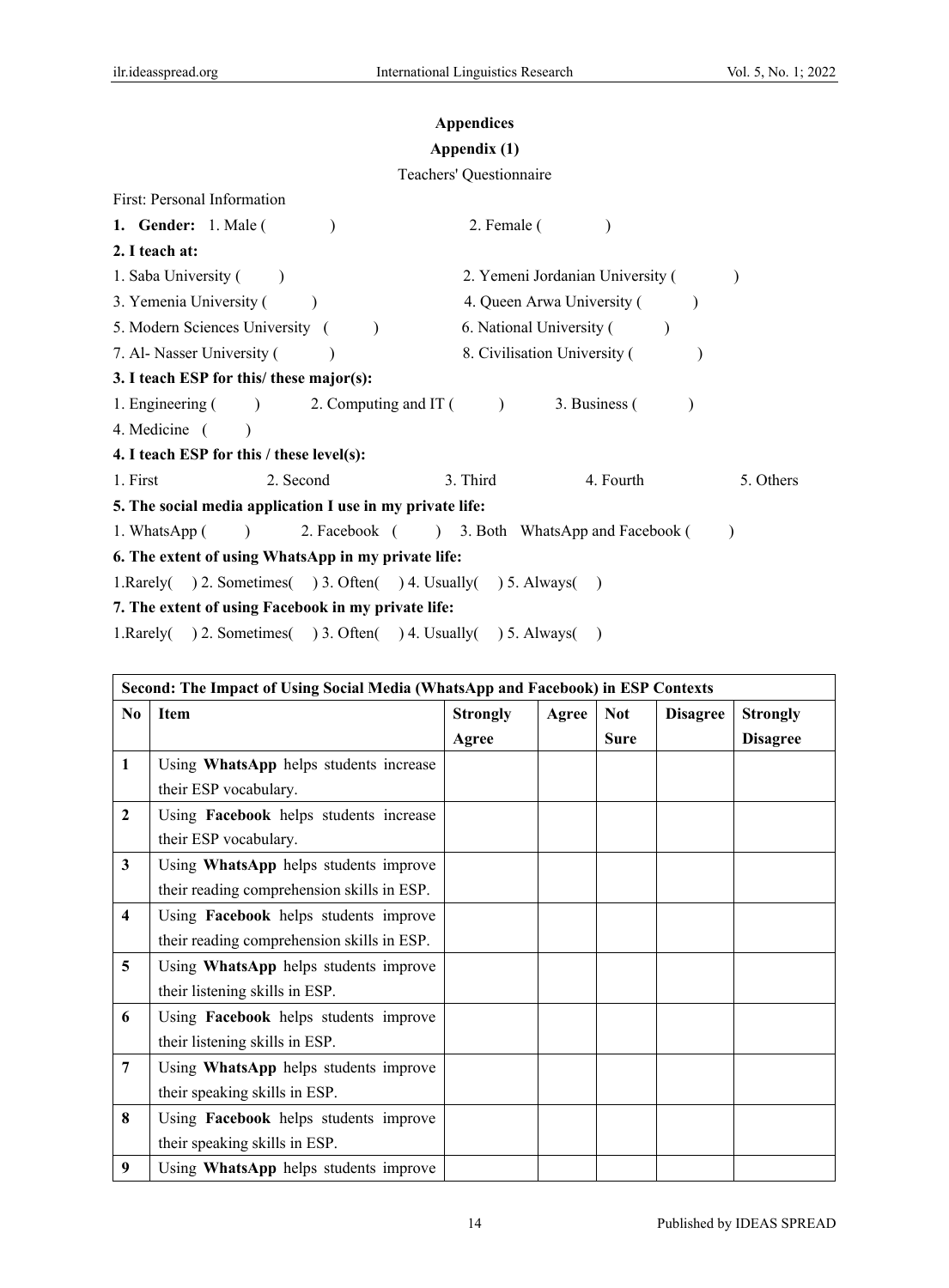|    | their writing skills in ESP.               |  |  |  |
|----|--------------------------------------------|--|--|--|
| 10 | Using Facebook helps students improve      |  |  |  |
|    | their writing skills in ESP.               |  |  |  |
| 11 | Using WhatsApp helps students improve      |  |  |  |
|    | their presentation skills in ESP.          |  |  |  |
| 12 | Using Facebook helps students improve      |  |  |  |
|    | their presentation skills in ESP.          |  |  |  |
| 13 | Using WhatsApp helps students improve      |  |  |  |
|    | their research skills about ESP topics.    |  |  |  |
| 14 | Using Facebook helps students improve      |  |  |  |
|    | their research skills about ESP topics.    |  |  |  |
| 15 | Using WhatsApp helps students participate  |  |  |  |
|    | actively in class activities of ESP.       |  |  |  |
| 16 | Using Facebook helps students participate  |  |  |  |
|    | actively in class activities of ESP.       |  |  |  |
| 17 | Using WhatsApp facilitates students' study |  |  |  |
|    | for ESP exams.                             |  |  |  |
| 18 | Using Facebook facilitates students' study |  |  |  |
|    | for ESP exams.                             |  |  |  |
| 19 | Using WhatsApp motivates students to       |  |  |  |
|    | learn ESP.                                 |  |  |  |
| 20 | Using Facebook motivates students to learn |  |  |  |
|    | ESP.                                       |  |  |  |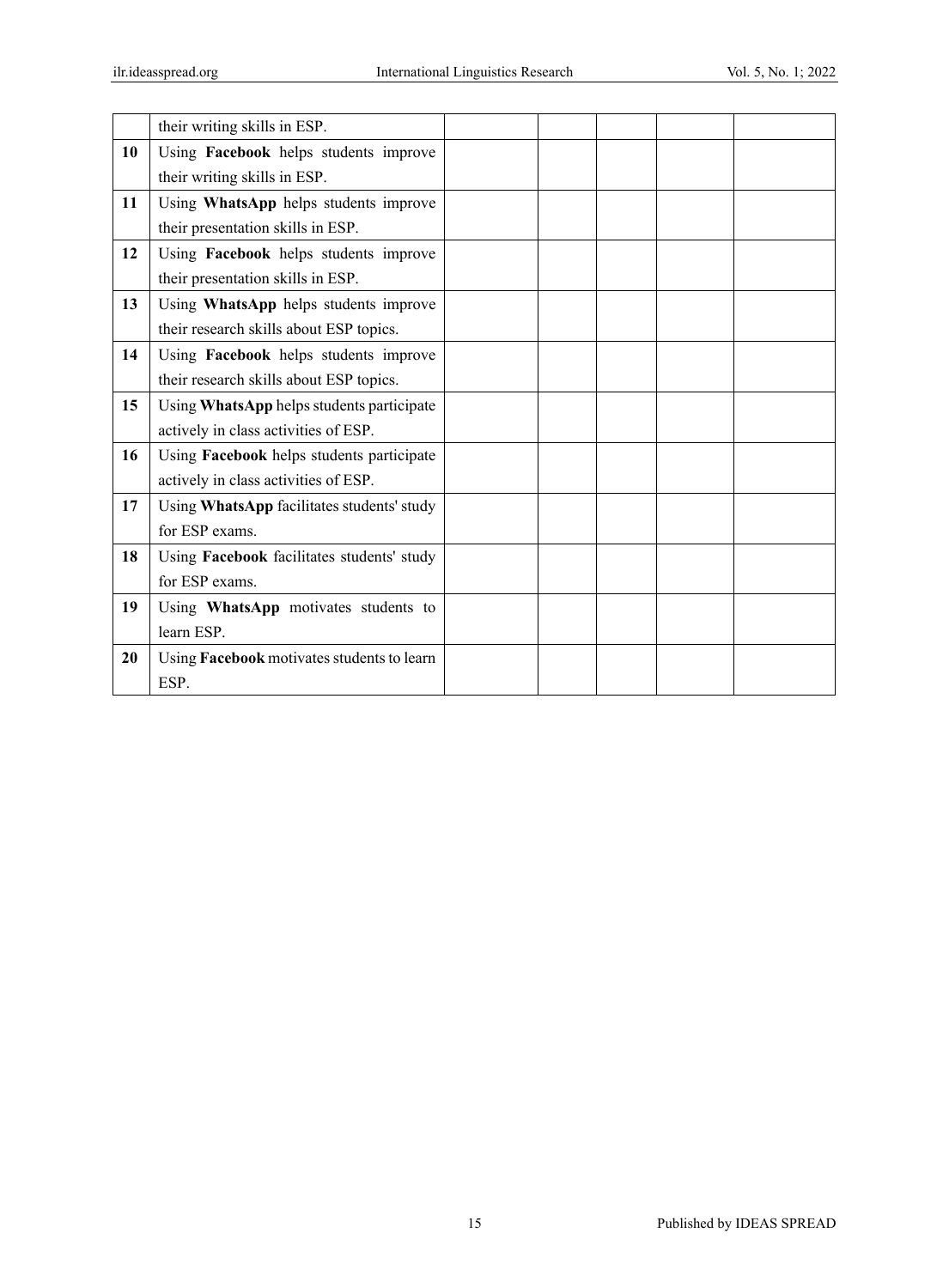### **Appendix (2)**

#### Students' Questionnaire

First: Personal Information

| 1. Gender: $1.$ Male (                                               | 2. Female (                      |           |
|----------------------------------------------------------------------|----------------------------------|-----------|
| 2. I study at:                                                       |                                  |           |
| 1. Saba University (                                                 | 2. Yemeni Jordanian University ( |           |
| 3. Yemenia University (                                              | 4. Queen Arwa University (       |           |
| 5. Modern Sciences University (                                      | 6. National University (         |           |
| 7. Al- Nasser University (                                           | 8. Civilisation University (     |           |
| 3. My Major is:                                                      |                                  |           |
| 2. Computing and IT $($<br>1. Engineering $($                        | 3. Business (                    |           |
| 4. Medicine (                                                        |                                  |           |
| 4. The level I study at is:                                          |                                  |           |
| 2. Second<br>1. First                                                | 3. Third<br>4. Fourth            | 5. Others |
| 5. The social media application I use in my private life:            |                                  |           |
| 2. Facebook ( )<br>1. WhatsApp (<br>$\overline{\phantom{a}}$         | 3. Both WhatsApp and Facebook (  |           |
| 6. The extent of using WhatsApp in my private life:                  |                                  |           |
| 1. Rarely( ) 2. Sometimes( ) 3. Often ( ) 4. Usually( ) 5. Always( ) |                                  |           |
| 7. The extent of using Facebook in my private life:                  |                                  |           |

1.Rarely( ) 2. Sometimes( ) 3. Often( ) 4. Usually( ) 5. Always( )

| Second: The Extent of Using Social Media (WhatsApp and Facebook) in ESP Contexts |                                                 |               |                |       |                  |        |
|----------------------------------------------------------------------------------|-------------------------------------------------|---------------|----------------|-------|------------------|--------|
| $\bf No$                                                                         | <b>Item</b>                                     | <b>Always</b> | <b>Usually</b> | Often | <b>Sometimes</b> | Rarely |
| 1                                                                                | I use WhatsApp to be in contact with my         |               |                |       |                  |        |
|                                                                                  | peers in the ESP course.                        |               |                |       |                  |        |
| $\mathbf{2}$                                                                     | I use <b>Facebook</b> to be in contact with my  |               |                |       |                  |        |
|                                                                                  | peers in the ESP course.                        |               |                |       |                  |        |
| 3                                                                                | I use WhatsApp to exchange extra ESP            |               |                |       |                  |        |
|                                                                                  | materials (PDFs, Word files, Powerpoint,        |               |                |       |                  |        |
|                                                                                  | videos etc) with my peers.                      |               |                |       |                  |        |
| $\overline{\mathbf{4}}$                                                          | I use Facebook to exchange extra ESP            |               |                |       |                  |        |
|                                                                                  | materials (PDFs, Word files, Powerpoint,        |               |                |       |                  |        |
|                                                                                  | videos etc) with my peers.                      |               |                |       |                  |        |
| 5                                                                                | <b>WhatsApp</b> to follow<br>Ι<br>use<br>any    |               |                |       |                  |        |
|                                                                                  | announcements made by the ESP teacher.          |               |                |       |                  |        |
| 6                                                                                | <b>Facebook</b> to<br>follow<br>I<br>use<br>any |               |                |       |                  |        |
|                                                                                  | announcements made by the ESP teacher.          |               |                |       |                  |        |
| 7                                                                                | I use WhatsApp to receive materials sent        |               |                |       |                  |        |
|                                                                                  | by my ESP teacher.                              |               |                |       |                  |        |
| 8                                                                                | I use <b>Facebook</b> to receive materials sent |               |                |       |                  |        |
|                                                                                  | by my ESP teacher.                              |               |                |       |                  |        |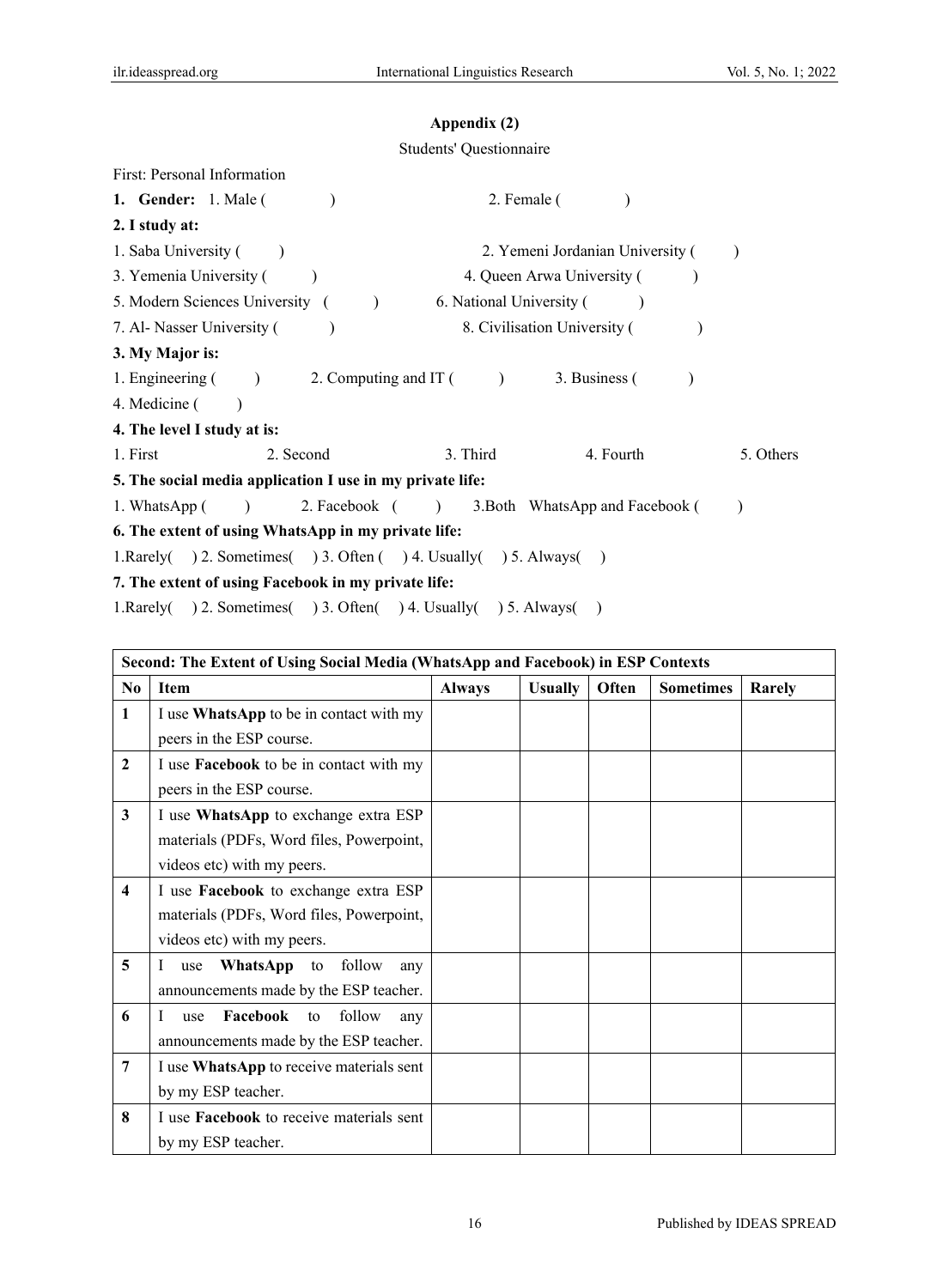| 9  | I use WhatsApp to ask my teacher some                                                     |                 |       |             |                 |                 |
|----|-------------------------------------------------------------------------------------------|-----------------|-------|-------------|-----------------|-----------------|
|    | questions about ESP subjects.                                                             |                 |       |             |                 |                 |
| 10 | I use Facebook to ask my teacher some                                                     |                 |       |             |                 |                 |
|    | questions about ESP subjects.                                                             |                 |       |             |                 |                 |
| 11 | I use WhatsApp to prepare my ESP                                                          |                 |       |             |                 |                 |
|    | assignments.                                                                              |                 |       |             |                 |                 |
| 12 | I use Facebook to prepare my ESP                                                          |                 |       |             |                 |                 |
|    | assignments.                                                                              |                 |       |             |                 |                 |
| 13 | submit<br>WhatsApp<br>to<br>I use<br>my                                                   |                 |       |             |                 |                 |
|    | assignments to my ESP teacher.                                                            |                 |       |             |                 |                 |
| 14 | I use Facebook to submit my assignments                                                   |                 |       |             |                 |                 |
|    | to my ESP teacher.                                                                        |                 |       |             |                 |                 |
| 15 | I use WhatsApp to have my ESP                                                             |                 |       |             |                 |                 |
|    | teacher's permission (e.g. for delaying a                                                 |                 |       |             |                 |                 |
|    | presentation etc)                                                                         |                 |       |             |                 |                 |
| 16 | I use Facebook to have my ESP teacher's                                                   |                 |       |             |                 |                 |
|    | permission<br>delaying<br>(e.g.<br>for<br>a                                               |                 |       |             |                 |                 |
|    | presentation etc)                                                                         |                 |       |             |                 |                 |
| 17 | I use WhatsApp to prepare for individual                                                  |                 |       |             |                 |                 |
|    | / group presentations of ESP.                                                             |                 |       |             |                 |                 |
| 18 | I use Facebook to prepare for individual                                                  |                 |       |             |                 |                 |
|    | / group presentations of ESP.                                                             |                 |       |             |                 |                 |
| 19 | I use WhatsApp to study for my ESP                                                        |                 |       |             |                 |                 |
|    | exams.                                                                                    |                 |       |             |                 |                 |
| 20 | I use Facebook to study for my ESP                                                        |                 |       |             |                 |                 |
|    | exams.                                                                                    |                 |       |             |                 |                 |
|    | Third: The Impact of Using Social Media (WhatsApp and Facebook) on the Performance of ESP |                 |       |             |                 |                 |
|    | <b>Learners</b>                                                                           |                 |       |             |                 |                 |
| No | Item                                                                                      | <b>Strongly</b> | Agree | <b>Not</b>  | <b>Disagree</b> | <b>Strongly</b> |
|    |                                                                                           |                 |       |             |                 | <b>Disagree</b> |
| 21 |                                                                                           | Agree           |       | <b>Sure</b> |                 |                 |
|    | Using WhatsApp helps me increase my                                                       |                 |       |             |                 |                 |
|    | ESP vocabulary.                                                                           |                 |       |             |                 |                 |
| 22 | Using Facebook helps me increase my                                                       |                 |       |             |                 |                 |
|    | ESP vocabulary.                                                                           |                 |       |             |                 |                 |
| 23 | Using WhatsApp helps me improve my                                                        |                 |       |             |                 |                 |
|    | reading comprehension skills in ESP.                                                      |                 |       |             |                 |                 |
| 24 | Using Facebook helps me improve my                                                        |                 |       |             |                 |                 |
|    | reading comprehension skills in ESP.                                                      |                 |       |             |                 |                 |
| 25 | Using WhatsApp helps me improve my                                                        |                 |       |             |                 |                 |
|    | listening skills in ESP.                                                                  |                 |       |             |                 |                 |
| 26 | Using Facebook helps me improve my<br>listening skills in ESP.                            |                 |       |             |                 |                 |